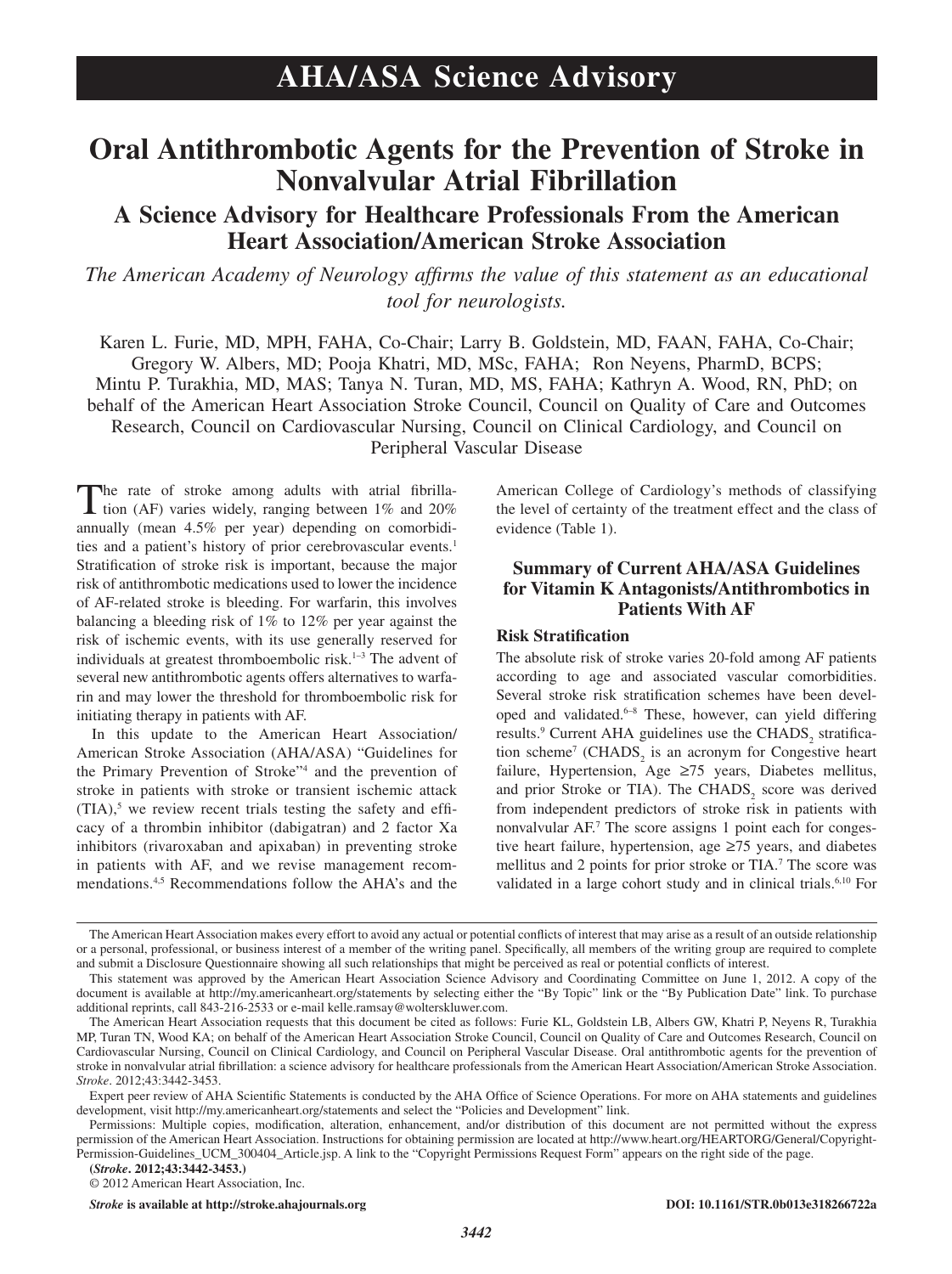| Table 1. |  |  | Applying Classification of Recommendations and Level of Evidence |
|----------|--|--|------------------------------------------------------------------|
|----------|--|--|------------------------------------------------------------------|

|                                                       |                                                                                                                                                      |                                                                                                                                                                   | SIZE OF TREATMENT EFFECT                                                                                                                                                                  |                                                                                                                                                                                                                                |                                                                                                                                                                                                                                                                                                                                       |  |
|-------------------------------------------------------|------------------------------------------------------------------------------------------------------------------------------------------------------|-------------------------------------------------------------------------------------------------------------------------------------------------------------------|-------------------------------------------------------------------------------------------------------------------------------------------------------------------------------------------|--------------------------------------------------------------------------------------------------------------------------------------------------------------------------------------------------------------------------------|---------------------------------------------------------------------------------------------------------------------------------------------------------------------------------------------------------------------------------------------------------------------------------------------------------------------------------------|--|
|                                                       |                                                                                                                                                      | <b>CLASS I</b><br>Benefit $>>$ Risk<br><b>Procedure/Treatment</b><br><b>SHOULD</b> be performed/<br>administered                                                  | <b>CLASS IIa</b><br><b>Benefit</b> >> Risk<br><b>Additional studies with</b><br>focused objectives needed<br><b>IT IS REASONABLE to per-</b><br>form procedure/administer<br>treatment    | <b>CLASS IIb</b><br><b>Benefit <math>\geq</math> Risk</b><br><b>Additional studies with broad</b><br>objectives needed; additional<br>registry data would be helpful<br><b>Procedure/Treatment</b><br><b>MAY BE CONSIDERED</b> | <b>CLASS III No Benefit</b><br>or CLASS III Harm<br>Procedure/<br><b>Test</b><br><b>Treatment</b><br><b>COR III:</b><br><b>Not</b><br><b>No Proven</b><br><b>No benefit</b><br><b>Helpful</b><br><b>Benefit</b><br><b>Excess Cost</b><br><b>COR III:</b><br><b>Harmful</b><br>w/o Benefit<br><b>Harm</b><br>to Patients<br>or Harmful |  |
| ESTIMATE OF CERTAINTY (PRECISION) OF TREATMENT EFFECT | <b>LEVEL A</b><br><b>Multiple populations</b><br>evaluated*<br><b>Data derived from multiple</b><br>randomized clinical trials<br>or meta-analyses   | $\blacksquare$ Recommendation that<br>procedure or treatment<br>is useful/effective<br>Sufficient evidence from<br>multiple randomized trials<br>or meta-analyses | $\blacksquare$ Recommendation in favor<br>of treatment or procedure<br>being useful/effective<br>Some conflicting evidence<br>from multiple randomized<br>trials or meta-analyses         | <b>Recommendation's</b><br>usefulness/efficacy less<br>well established<br>Greater conflicting<br>evidence from multiple<br>randomized trials or<br>meta-analyses                                                              | Recommendation that<br>procedure or treatment is<br>not useful/effective and may<br>be harmful<br>Sufficient evidence from<br>multiple randomized trials or<br>meta-analyses                                                                                                                                                          |  |
|                                                       | <b>LEVEL B</b><br><b>Limited populations</b><br>evaluated*<br>Data derived from a<br>single randomized trial<br>or nonrandomized studies             | Recommendation that<br>procedure or treatment<br>is useful/effective<br>Evidence from single<br>randomized trial or<br>nonrandomized studies                      | $\blacksquare$ Recommendation in favor<br>of treatment or procedure<br>being useful/effective<br>Some conflicting<br>evidence from single<br>randomized trial or<br>nonrandomized studies | Recommendation's<br>usefulness/efficacy less<br>well established<br>Greater conflicting<br>evidence from single<br>randomized trial or<br>nonrandomized studies                                                                | Recommendation that<br>procedure or treatment is<br>not useful/effective and may<br>be harmful<br><b>Evidence from single</b><br>randomized trial or<br>nonrandomized studies                                                                                                                                                         |  |
|                                                       | <b>LEVEL C</b><br><b>Very limited populations</b><br>evaluated*<br><b>Only consensus opinion</b><br>of experts, case studies,<br>or standard of care | Recommendation that<br>procedure or treatment is<br>useful/effective<br>Only expert opinion, case<br>studies, or standard of care                                 | Recommendation in favor<br>of treatment or procedure<br>being useful/effective<br>Only diverging expert<br>opinion, case studies,<br>or standard of care                                  | Recommendation's<br>usefulness/efficacy less<br>well established<br>Only diverging expert<br>opinion, case studies, or<br>standard of care                                                                                     | <b>Recommendation that</b><br>procedure or treatment is<br>not useful/effective and may<br>be harmful<br>Only expert opinion, case<br>studies, or standard of care                                                                                                                                                                    |  |
|                                                       | Suggested phrases for<br>writing recommendations                                                                                                     | should<br>is recommended<br>is indicated<br>is useful/effective/beneficial                                                                                        | is reasonable<br>can be useful/effective/beneficial<br>is probably recommended<br>or indicated                                                                                            | may/might be considered<br>may/might be reasonable<br>usefulness/effectiveness is<br>unknown/unclear/uncertain<br>or not well established                                                                                      | <b>COR III:</b><br>COR III:<br>No Benefit<br><b>Harm</b><br>potentially<br>is not<br>harmful<br>recommended<br>is not indicated<br>causes harm<br>associated with<br>should not be                                                                                                                                                    |  |
|                                                       | Comparative<br>effectiveness phrases <sup>t</sup>                                                                                                    | treatment/strategy A is<br>recommended/indicated in<br>preference to treatment B<br>treatment A should be chosen<br>over treatment B                              | treatment/strategy A is probably<br>recommended/indicated in<br>preference to treatment B<br>it is reasonable to choose<br>treatment A over treatment B                                   |                                                                                                                                                                                                                                | performed/<br>excess morbid-<br>administered/<br>ity/mortality<br>other<br>should not be<br>is not useful/<br>performed/<br>beneficial/<br>administered/<br>effective<br>other                                                                                                                                                        |  |

A recommendation with Level of Evidence B or C does not imply that the recommendation is weak. Many important clinical questions addressed in the guidelines do not lend themselves to clinical trials. Although randomized trials are unavailable, there may be a very clear clinical consensus that a particular test or therapy is useful or effective.

\*Data available from clinical trials or registries about the usefulness/efficacy in different subpopulations, such as sex, age, history of diabetes, history of prior myocardial infarction, history of heart failure, and prior aspirin use.

†For comparative effectiveness recommendations (Class I and IIa; Level of Evidence A and B only), studies that support the use of comparator verbs should involve direct comparisons of the treatments or strategies being evaluated.

example, in one cohort study,<sup>10</sup> those with a  $\text{CHADS}_2$  score of 0 had a thromboembolic rate of 0.49 (95% confidence interval [CI], 0.30–0.78) per 100 person-years versus 1.52 (95% CI, 1.19–10.94) for CHADS<sub>2</sub> score=1, 2.50 (95% CI, 1.98–3.15) for CHADS<sub>2</sub> score=2, 5.27 (95% CI, 4.15–6.70) for CHADS<sub>2</sub> score=3, 6.02 (95% CI, 3.90–9.29) for CHADS<sub>2</sub> score=4, and 6.88 (95% CI, 3.42–13.84) CHADS<sub>2</sub> score=5 or 6. A limitation of the CHADS<sub>2</sub> scheme that applies to secondary prevention involves patients with prior stroke or TIA and no other risk factors.<sup>2</sup> These patients score 2 on the CHADS<sub>2</sub> scale (point estimate of thromboembolic risk 2.50 per 100 person-years),

but in validation studies of the CHADS<sub>2</sub> score, patients with prior stroke or TIA averaged 7.40 strokes<sup>10</sup> to 10.8 strokes<sup>6</sup> per 100 patient-years. The CHA<sub>2</sub>DS<sub>2</sub>VASc index further refines the risk calculation of  $\text{CHADS}_2$  by including additional variables.11 Hemorrhage risk can also vary among individuals. Bleeding risk tools such as the HAS-BLED (Hypertension, Abnormal renal/liver function, Stroke, Bleeding history or predisposition, Labile INR, Elderly, Drugs/Alcohol concomitantly), RIETE (Registro Informatizado de la Enfermedad Tromboembólica), and ATRIA (Anticoagulation and Risk Factors in Atrial Fibrillation) scores have been developed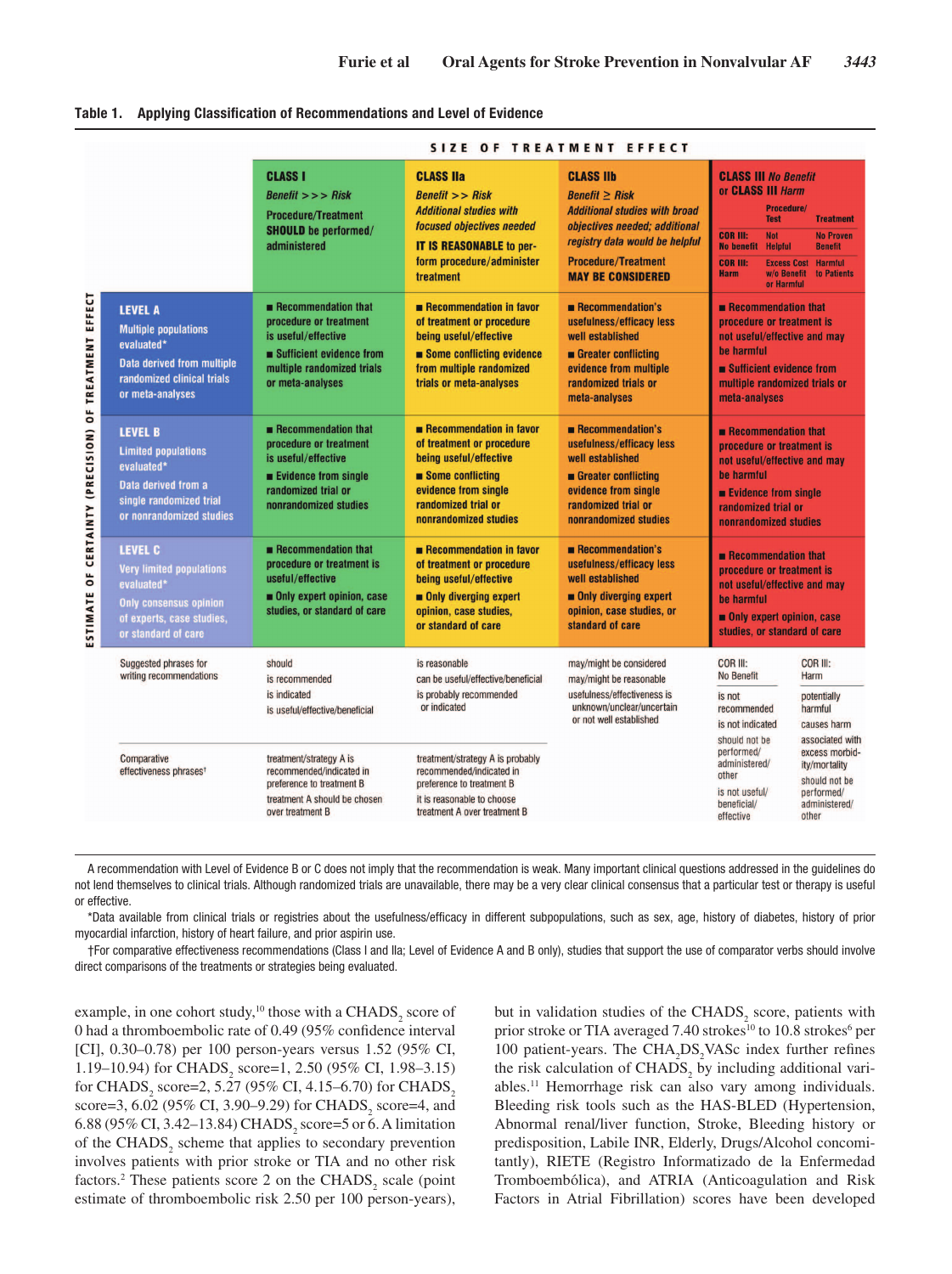to estimate the likelihood of hemorrhage, but they have low predictive accuracy.3,12–14

### **Treatment Recommendations**

Data from multiple clinical trials indicate the superiority of vitamin K antagonists over antiplatelet therapies for stroke prevention in AF patients. Pooled data from 5 primary prevention trials show a consistent benefit of warfarin across studies (overall relative risk [RR] reduction, 68%; 95% CI, 50%–79%), which reflects an absolute reduction in annual stroke rate from 4.5% for control patients to 1.4% in patients assigned to adjusted-dose warfarin.<sup>1</sup> This absolute risk reduction translates to 31 ischemic strokes prevented each year for every 1000 patients treated.

Anticoagulation is recommended for patients with AF with a CHADS<sub>2</sub> score  $\geq 2$ , but there has been more variability in the choice of antithrombotic agent in patients at lower risk  $(CHADS<sub>2</sub> score=1).<sup>4</sup> Aspirin or no treatment is recommended$ for patients at very low risk (CHADS<sub>2</sub> score=0).

Overall, warfarin is relatively safe (annual rate of major bleeding of 1.3% compared with 1% for placebo or aspirin). Results from a large case-control study<sup>15</sup> and 2 randomized controlled trials<sup>16,17</sup> suggest that the efficacy of oral anticoagulation declines below an international normalized ratio (INR) of 2.0. The optimal intensity of oral anticoagulation for stroke prevention in patients with AF appears to be an INR of 2.0 to 3.0. Higher INRs are associated with increased risk of bleeding, as is the combination of an anticoagulant and an antiplatelet agent.18 Similarly, decreased time in INR therapeutic range (TTR) reduces the safety and effectiveness of warfarin.19 There are no data showing that increasing the intensity of anticoagulation or adding an antiplatelet agent provides additional protection against future ischemic cerebrovascular events for patients with AF who have an ischemic stroke or TIA while undergoing therapeutic anticoagulation.

Evidence supporting the efficacy of aspirin is substantially weaker than for warfarin. A pooled analysis of data from 3 trials reported an RR reduction (RRR) of 21% (95% CI,  $0\% - 38\%$ ) compared with placebo.<sup>20</sup> A national effectiveness study found no benefit with aspirin and an overall risk reduction with warfarin.<sup>21</sup> At present, there are sparse data regarding the efficacy of alternative antiplatelet agents or combinations for stroke prevention in AF patients who are allergic to aspirin.22

The Atrial fibrillation Clopidogrel Trial with Irbesartan for prevention of Vascular Events (ACTIVE W) trial found that a vitamin K antagonist was superior to the combination of clopidogrel and aspirin in AF patients with at least 1 risk factor for stroke23; however, a TTR <58% showed no benefit of vitamin K antagonist over combination antiplatelet therapy.19 An additional arm of this study (ACTIVE A) compared aspirin alone versus clopidogrel plus aspirin in AF patients who were considered "unsuitable for vitamin K antagonist therapy."24 Although there was a small reduction in the rate of stroke with the combination of clopidogrel plus aspirin versus aspirin alone, major bleeding occurred in a higher percentage of the patients undergoing combination therapy, resulting in no net benefit.23,24

# **Current AHA/ASA Recommendations for Vitamin K Antagonists/Antithrombotics for the Prevention of a First Stroke**

The following are the current AHA/ASA recommendations for vitamin K antagonists/antithrombotics for prevention of a first stroke<sup>4</sup>:

- **1. Adjusted-dose warfarin (target INR, 2.0–3.0) is recommended for all patients with nonvalvular AF deemed to be at high risk and many deemed to be at moderate risk for stroke who can receive it safely**  *(Class I; Level of Evidence A)***.**
- **2. Antiplatelet therapy with aspirin is recommended for low-risk and some moderate-risk patients with AF on the basis of patient preference, estimated bleeding risk if anticoagulated, and access to high-quality anticoagulation monitoring** *(Class I; Level of Evidence A)***.**
- **3. For high-risk patients with AF deemed unsuitable for anticoagulation, dual-antiplatelet therapy with clopidogrel and aspirin offers more protection against stroke than aspirin alone but with an increased risk of major bleeding and might be reasonable** *(Class IIb; Level of Evidence B)***.**

# **Existing AHA/ASA Recommendations for Vitamin K Antagonists/Antithrombotics for the Prevention of Stroke in Patients With a History of Stroke or TIA**

The following are existing AHA/ASA recommendations for vitamin K antagonists/antithrombotics for the prevention of stroke in patients with a history of stroke or TIA<sup>5</sup>:

- **1. For patients with ischemic stroke or TIA with paroxysmal (intermittent) or permanent AF, anticoagulation with a vitamin K antagonist (target INR, 2.5; range, 2.0–3.0) is recommended** *(Class I; Level of Evidence A)***.**
- **2. For patients unable to take oral anticoagulants, aspirin alone** *(Class I; Level of Evidence A)* **is recommended. The combination of clopidogrel plus aspirin carries a risk of bleeding similar to that of warfarin and therefore is not recommended for patients with a hemorrhagic contraindication to warfarin** *(Class III; Level of Evidence B)***.**

# **New Alternative Antithrombotic Agents for Stroke Prevention in Patients With AF**

# **Dabigatran**

# *Pharmacology*

Dabigatran etexilate is an oral prodrug that is rapidly converted by a serum esterase to dabigatran, a direct, competitive inhibitor of factor IIa (thrombin). The absolute bioavailability is 6.5%, and the serum half-life is 12 to 17 hours.<sup>25</sup> Because of predictable pharmacokinetics, dabigatran can be administered at a fixed dose and does not require coagulation monitoring. Dabigatran pharmacokinetics are affected by renal function, because 80% is excreted renally. In contrast to warfarin, dabigatran is not metabolized by the cytochrome P450 (CYP3A4) system<sup>25</sup>; however, p-glycoprotein inhibitors such as dronedarone, ketoconazole, amiodarone, verapamil, and quinidine can increase dabigatran concentrations, whereas rifampin can decrease its effects.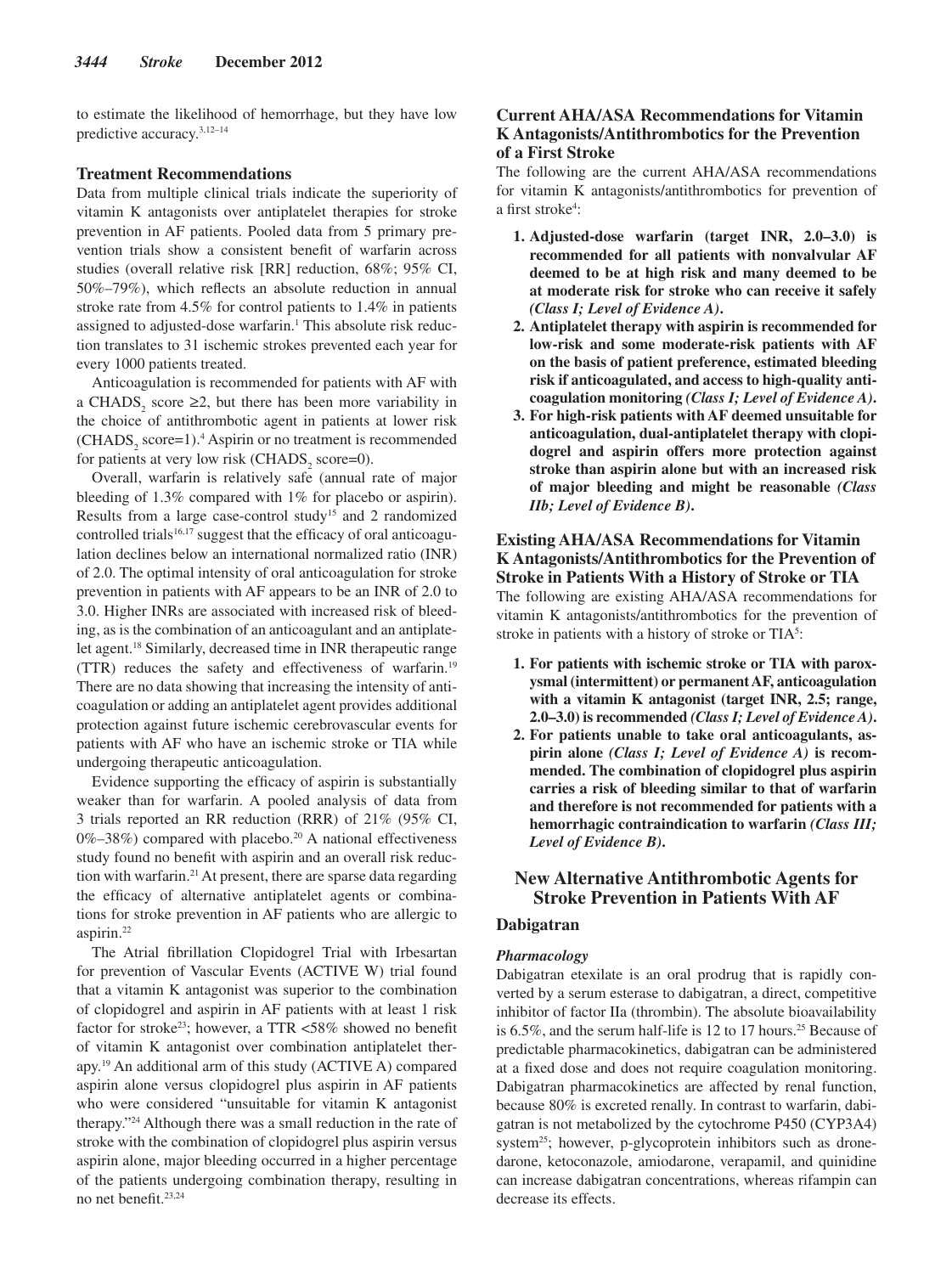#### *Clinical Trial Summary*

The Randomized Evaluation of Long-Term Anticoagulation Therapy (RE-LY) compared open-label warfarin with 2 fixed, blinded doses of dabigatran (110 or 150 mg twice daily) in patients with AF and at least 1 additional stroke risk factor (previous stroke or TIA, left ventricular ejection fraction <40%, New York Heart Association heart failure classification of II or higher, age ≥75 years, or age 65–74 years plus diabetes mellitus, hypertension, or coronary artery disease). Patients with stroke within 14 days or those with severe stroke within 6 months, increased bleeding risk, a creatinine clearance (CrCl) <30 mL/min, or active liver disease were excluded.26 Low-dose aspirin or other antiplatelet therapy was permitted. Although dabigatran dose was concealed, patients randomized to dabigatran did not receive sham INR testing. Target INR for warfarin was 2.0 to 3.0.

The primary outcome was stroke or systemic embolism; secondary outcomes included stroke, systemic embolism, and death, although several additional outcomes were also prespecified, including myocardial infarction (MI). The primary safety outcome was major hemorrhage, and the trial was powered to demonstrate noninferiority versus warfarin with respect to the primary outcome. A net clinical benefit was defined as an unweighted composite of stroke, systemic embolism, pulmonary embolism, MI, death, or major hemorrhage.

A total of 18 113 patients were enrolled from 44 countries; the median follow-up was 2.0 years, and only 20 patients were lost to follow-up. Patients were elderly (71.6±8.7 years; 36% women) and had moderate to high risk of stroke (CHADS<sub>2</sub>) 2.1±1.1; 20% with prior stroke, 32% with heart failure, and 23% with diabetes mellitus). Half of the patients were receiving warfarin before randomization.

For the primary outcome of stroke or systemic embolism, both dabigatran 110 mg twice daily (1.53% per year) and dabigatran 150 mg twice daily (1.11% per year) were noninferior to warfarin (1.69% per year); dabigatran 150 mg twice daily was also superior to warfarin (RR, 0.66; 95% CI, 0.53– 0.82). Compared with warfarin, the risk of hemorrhagic stroke was lower with both dabigatran 110 mg twice daily (RR, 0.31; 95% CI, 0.17–0.56) and dabigatran 150 mg twice daily (RR, 0.26; 95% CI, 0.14–0.49).

For the outcome of net clinical benefit, dabigatran 150 mg twice daily (6.91% per year) was marginally superior to warfarin (7.09% per year; RR, 0.91; 95% CI, 0.82–1.00) but not dabigatran 110 mg twice daily (7.09% per year; RR, 0.98; 95% CI, 0.89–1.08). There was a trend toward lower all-cause mortality with dabigatran 150 mg twice daily (3.64% year) compared with warfarin (4.13% per year; RR, 0.88; 95% CI, 0.80–1.03) but not dabigatran 110 mg twice daily (3.75%; RR, 0.91; 95% CI, 0.80–1.03). No racial or ethnic subgroup analyses were included in the primary report on RE-LY.<sup>26</sup> Additional events were identified after the RE-LY trial database was locked. Based on the updated results, the net clinical benefit for dabigitran 110 mg twice daily was 7.34 per 100 person years versus 7.11 for dabigitran 150 mg twice daily and 7.91 for warfarin.<sup>27</sup>

Major bleeding in RE-LY was lower with dabigatran 110 mg twice daily (2.71% per year; RR, 0.80; 95% CI, 0.69–0.93) but similar for dabigatran 150 mg twice daily (3.11% per year; RR, 0.93; 95% CI, 0.81–1.07) compared with warfarin (3.36%

per year).26 The rate of gastrointestinal bleeding was higher with dabigatran 150 mg twice daily (1.51% per year) than with warfarin (1.02% per year) or dabigatran 110 mg twice daily (1.12% per year; *P*<0.05). Rates of life-threatening and intracranial bleeding, respectively, were higher with warfarin (1.80% and 0.74%) than with either dabigatran 110 mg twice daily (1.22% and 0.23%) or dabigatran 150 mg twice daily (1.45% and 0.30%). In patients aged  $\geq$ 75 years, intracranial bleeding risk was lower with dabigatran than with warfarin, but extracranial bleeding risk was increased with the 150-mg dose (5.10% versus 4.37%; *P*=0.07; *P* for interaction <0.001).28

The rate of MI was higher with dabigatran 150 mg twice daily (0.74% per year) than with warfarin (0.53% per year; RR, 1.38; 95% CI, 1.00–1.91).26 After readjudication for silent MI during study site closure, 28 additional events were identified, and differences in rate of MI between treatment arms were no longer significant.<sup>27</sup> Post hoc analysis including these events found that MI occurred at annual rates of 0.82% per year with dabigatran 110 mg twice daily and 0.81% per year with dabigatran 150 mg twice daily compared with 0.64% with warfarin (hazard ratio [HR], 1.29; 95% CI, 0.96–1.75; *P*=0.09; and HR, 1.27; 95% CI, 0.94–1.71; *P*=0.12, respectively).29 Net clinical benefit favored treatment with dabigatran. Patients with MI had higher baseline rates of aspirin and clopidogrel use. The interaction with on-treatment concomitant antiplatelet therapy and the risk of MI has not been evaluated. A meta-analysis of noninferiority trials that included 30 514 subjects found that dabigatran was associated with a higher risk of MI or acute coronary syndromes (odds ratio, 1.33; 95% CI, 1.03–1.71; *P*=0.01), with similar results when the revised RE-LY data were included.<sup>30</sup> In RE-LY, discontinuation rates for dabigatran were higher than for warfarin (16% dabigatran versus 10% warfarin at 1 year) and concordant with rates of dyspepsia  $(12\% \text{ versus } 6\%)$ .<sup>26</sup>

Higher baseline  $\text{CHADS}_2$  scores were associated with an increased risk of stroke and systemic embolism in all 3 treatment arms.<sup>31</sup> The risk reduction with dabigatran 150 mg twice daily (compared with warfarin) was consistent across  $\text{CHADS}_2$  categories. Similarly, bleeding risk increased across  $\mathrm{CHADS}_2$  categories, although both doses of dabigatran had lower rates of intracranial bleeding than with warfarin.

There are limited data from RE-LY on patients with prior stroke or TIA. A subgroup analysis of 3623 subjects with stroke or TIA before randomization showed higher overall event rates than for those without stroke or TIA (2.38% versus 1.22% per year) but similar rates of stroke or systemic embolism with warfarin (2.78% per year), dabigatran 150 mg twice daily (2.07% per year), and dabigatran 110 mg twice daily (2.32% per year).32 Dabigatran at either dose was superior to warfarin for the primary outcome (RR, 0.34 and 0.65, respectively; *P* for interactions=NS). The rate of major bleeding was lower in patients taking 110 mg dabigatran twice daily and similar in those taking 150 mg dabigatran twice daily compared with those taking warfarin. Results in patients with prior stroke or TIA were consistent with the overall RE-LY result, except that dabigatran 150 mg was noninferior to warfarin for the primary outcome rather than superior to it.

TTR is a potent predictor of warfarin effectiveness and safety.33,34 A facility-level secondary analysis of the RE-LY trial compared the efficacy of dabigatran versus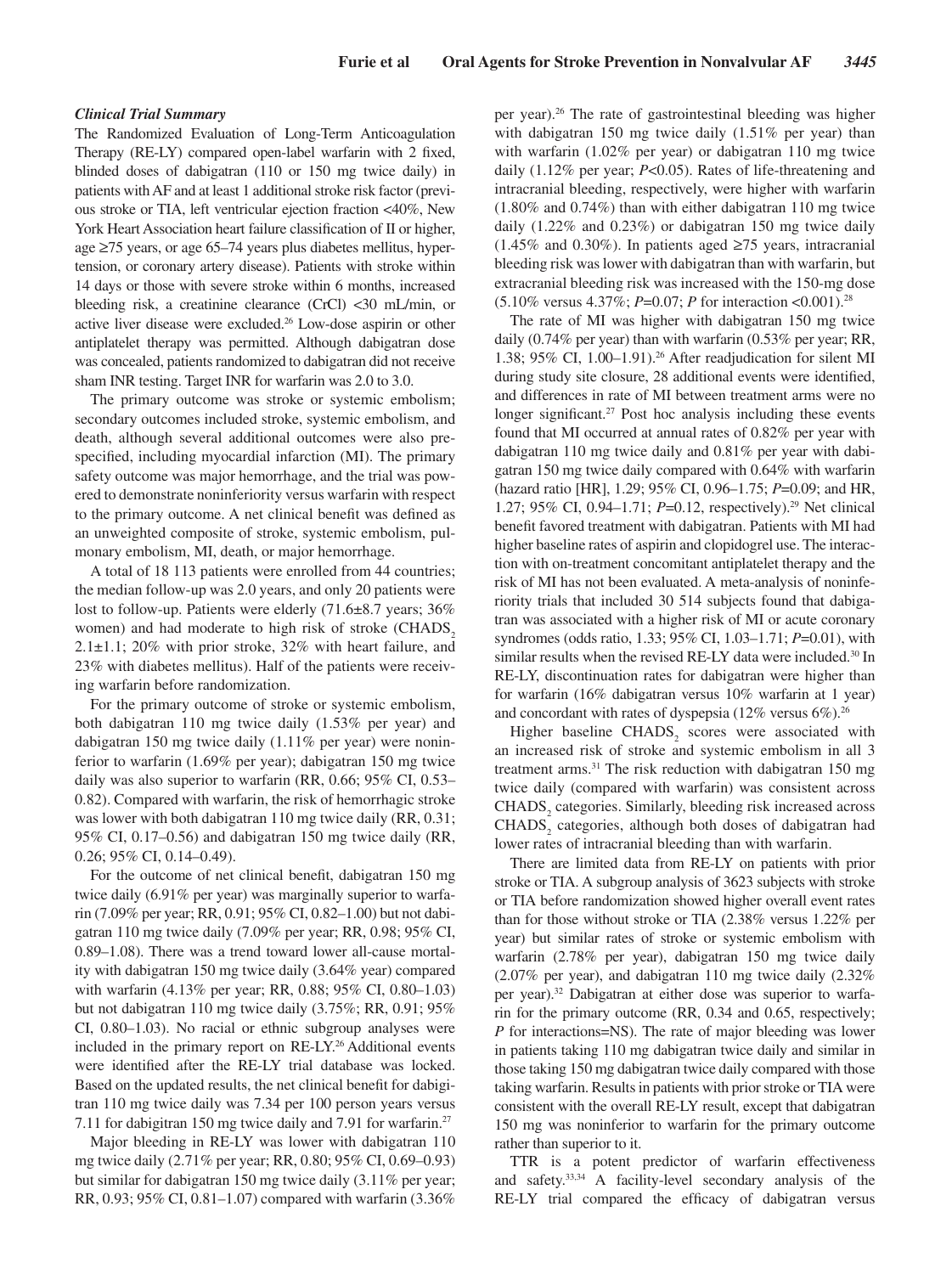warfarin, stratified by quartiles of mean TTR of the enrolling center.35 The median TTR in the warfarin arm was 64%, with significant patient- and site-level variation (44%–77%). In the warfarin arm, the rate of stroke or systemic embolism decreased with higher center TTR. Compared with warfarin, dabigatran 150 mg twice daily had a lower risk of stroke and dabigatran 110 mg twice daily had a lower risk of bleeding across all quartiles of TTR. Intracranial bleeding did not vary by center TTR but was lower for both doses of dabigatran. A major limitation of this facility-level analysis is that it did not evaluate patient-level differences in outcomes by TTR using a multilevel model that accounted for site-level effects, because correlation between individual patient TTR and facility TTR was modest  $(r^2=0.588)$ . Moreover, TTR could not be estimated in 5% of centers, with these patients being excluded from the analysis.

Among 8989 RE-LY subjects who had been receiving long-term vitamin K antagonist therapy before randomization, efficacy was similar for the primary outcome with dabigatran 150 mg twice daily and 110 mg twice daily (RR, 0.81 and 0.72, respectively; *P* for interactions=NS).<sup>26</sup> There are no published data on bleeding events, tolerability, or stratification by prerandomization TTR in this subgroup.

There are very limited data on safety and efficacy in patients taking aspirin or other antiplatelet therapy, alone or in combination.26 Aspirin was used continuously in only 20% of patients in all 3 treatment arms, and there are no published on-treatment data evaluating the safety or efficacy of combination therapy.

An important limitation of the RE-LY study is the short median follow-up (2.0 years) relative to the time horizon for anticoagulation in patients with AF. Measuring the anticoagulant effect of the drug is also challenging in clinical practice. The effects of dabigatran can be detected in the activated partial thromboplastin time, endogenous thrombin potential lag time, thrombin time, and ecarin clotting time.<sup>36</sup> Ecarin clotting time correlates best with plasma concentrations; however, activated partial thromboplastin time is an alternative and is generally prolonged in patients receiving dabigatran. Factors that affect clearance and plasma concentrations (kidney function, body mass index, or volume of distribution) could lead to variation of anticoagulation effect, safety, and efficacy. Use of activated recombinant factor VIIa or purified factor replacement products has been proposed for reversal of dabigatran<sup>36</sup>; however, both are costlier than vitamin K or fresh-frozen plasma.37 The US package insert for dabigatran recommends emergency dialysis for rapid reversal of the antithrombotic effect, which may not be feasible in unstable patients.<sup>38</sup> None of the reversal strategies have been evaluated adequately for efficacy.

#### *Cost-Effectiveness Analyses*

Several rigorous cost-effectiveness analyses of dabigatran in different healthcare systems have compared dabigatran to warfarin using decision analysis with efficacy inputs from the RE-LY trial and quality of life and cost data from the medical literature or public reimbursement data.39–43 There are minor differences in model structure across these studies, but significant differences in the base case patient risk profile and age, cost of complications, and time horizon. In the first published study, using a base case of a 65-year-old with CHADS,  $\geq 1$  and

projected drug price of \$13 per dose, dabigatran 150 mg twice daily compared with warfarin had increased quality-adjusted life-years (QALYs; 10.84 versus 10.28 QALYs) and an incremental cost-effectiveness ratio (ICER) of \$45 372 per QALY gained with dabigatran.39 The model was highly sensitive to dabigatran price and risk of stroke or intracranial hemorrhage while taking dabigatran or warfarin. When dabigatran pricing was announced to be significantly lower than this projected price, the ICER of dabigatran 150 mg twice daily decreased to \$12 386 per QALY gained.44 Sensitivity analyses demonstrated that for patients at higher risk for stroke (based on  $CHADS<sub>2</sub>$ score), the QALYs and ICER for dabigatran improved relative to warfarin. These results were robust over a wide range of model assumptions. A subsequent cost-effectiveness analysis performed a 4-way comparison of aspirin, warfarin, aspirin-clopidogrel, and dabigatran using networked analysis to derive efficacy estimates across treatments that have never been compared in clinical studies.41 Dabigatran 150 mg and 110 mg twice daily were associated with higher QALYs than warfarin, aspirin, or aspirin-clopidogrel combination therapy. QALYs and ICERs varied by stroke risk and bleeding risk. A low risk of stroke favored aspirin, a moderate risk of stroke favored warfarin, and a high risk of stroke or hemorrhage favored dabigatran 150 mg twice daily. In this analysis, results were very sensitive to warfarin TTR, and dabigatran 150 mg twice daily was not cost-effective if warfarin anticoagulation quality was in the highest TTR quartile. Studies from Canada and the United Kingdom, using country-specific costs, have also found increased QALYs with dabigatran and ICERs well within the range of willingness-to-pay thresholds for their healthcare systems.<sup>40,42,43</sup>

Cost-effectiveness analyses can have several major limitations. The analyses cannot overcome limitations of the primary efficacy data, which in this case are drawn from a single trial with a short follow-up relative to the patient's lifetime horizon of anticoagulation use. Minor alterations in the durability of drug effect or changes in drug adherence could have large effects on real QALYs and costs. Additional costs or harms may become apparent with ongoing use outside of randomized trials. For example, none of these studies evaluated cost, utility, or harm related to periprocedural anticoagulation management. A patient may have several major procedures over the lifetime of anticoagulation use. Differences in hospital utilization or costs and harms of anticoagulation bridging for warfarin or short half-life (dabigatran) could dramatically impact ICERs. In addition, dabigatran was cost-effective but not cost-saving. Because of the high prevalence of AF and long time horizon of anticoagulation, widespread use of dabigatran instead of warfarin could lead to marked escalations in healthcare expenditures. Finally, these studies assessed cost-effectiveness from a healthcare system or societal perspective. Infrastructural costs, such as anticoagulation clinics, and indirect costs, such as lost wages and productivity, were not considered.

#### *Postmarketing Surveillance*

In the United States, dabigatran 150 mg twice daily but not 110 mg twice daily was approved by the US Food and Drug Administration (FDA). The FDA's justification for approving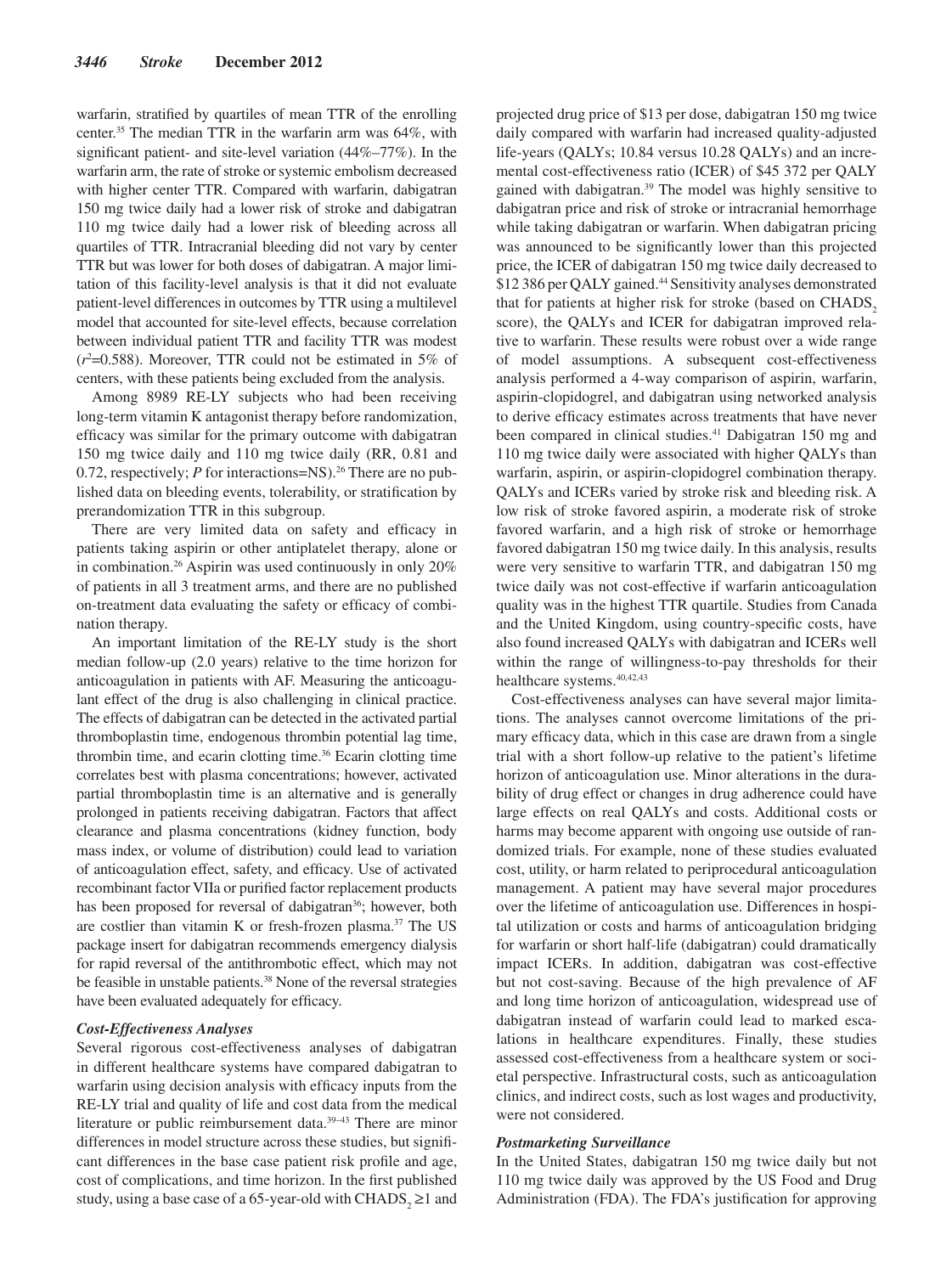only the high-dose formulation was that superiority for stroke prevention with dabigatran 150 mg twice daily is a more desirable outcome than decreased nonfatal bleeding with dabigatran 110 mg twice daily.45,46 A dose of 75 mg twice daily was approved for patients with low CrCl (15–30 mL/min), although these patients were excluded from enrollment in RE-LY.<sup>47</sup> There are no published comparative data on safety events for dabigatran in patients with chronic kidney disease.

Postmarketing surveillance reports of fatal bleeding events in patients treated with dabigatran have led to advisories from regulatory agencies. By November 2011, 256 case reports of bleeding events that resulted in death in association with dabigatran were recorded in a pharmacovigilance database of the European Economic Area.48 The Therapeutic Goods Administration of Australia reported 209 adverse bleeding events associated with dabigatran, most commonly of gastrointestinal origin.<sup>49</sup> Some of the bleeding events occurred from the transition from warfarin to dabigatran. As a result, the Therapeutic Goods Administration,<sup>50</sup> European Medicines Agency,<sup>48</sup> and FDA<sup>47</sup> have issued advisories or revised product labeling advising physicians to assess renal function before prescribing and in clinical situations in which declines in kidney function could occur. In contrast to the FDA, the Therapeutic Goods Administration and European Medicines Agency recommend that dabigatran not be prescribed if CrCl is <30 mL/min.

Revised FDA labeling recommends reducing the dose of dabigatran to 75 mg twice daily when dronedarone or systemic ketoconazole is coadministered in patients with moderate renal impairment (CrCl 30–50 mL/min). The use of dabigatran and P-glycoprotein inhibitors in patients with severe renal impairment (CrCl 15–30 mL/min) should be avoided. As of the time of publication of the present statement, the FDA was analyzing postmarketing reports of adverse events for evidence of inappropriate dosing, use of interacting drugs, and other clinical factors that may be associated with bleeding events.47 Postmarketing advisories have not indicated an increased risk of MI.

#### *Existing AHA Recommendations*

The existing AHA recommendation for use of dabigatran is reported below<sup>51</sup>:

**1. Dabigatran is useful as an alternative to warfarin for the prevention of stroke and systemic thromboembolism in patients with paroxysmal to permanent AF and risk factors for stroke or systemic embolization who do not have a prosthetic heart valve or hemodynamically significant valve disease, severe renal failure (CrCl <15 mL/min), or advanced liver disease (impaired baseline clotting function)** *(Class I; Level of Evidence B)***.**

#### **Rivaroxaban**

#### *Pharmacology*

Rivaroxaban is a direct factor Xa inhibitor. It has  $\approx 70\%$ bioavailability, with a serum half-life of 5 to 9 hours. It has predictable pharmacokinetics and is administered as a fixed dose without coagulation monitoring. Rivaroxaban is metabolized by the CYP3A4 system, and there can be interactions with CYP3A4 inhibitors or inducers. Clearance is both renal  $\approx$  36% unchanged) and fecal (≈7% unchanged).

#### *Clinical Trial Summary*

The Rivaroxaban versus Warfarin in Nonvalvular Atrial Fibrillation (ROCKET AF) Trial<sup>52</sup> was a double-blind noninferiority trial that randomized 14 264 patients with nonvalvular AF who were at moderate to high risk of stroke (prior history of TIA, stroke, or systemic embolization or ≥2 additional risk factors) to rivaroxaban (20 mg/d) or dose-adjusted warfarin (target INR 2.0–3.0). The mean  $\text{CHADS}_2$  score was 3.5, higher than the mean scores in the RE-LY and ARISTOTLE (Apixaban for Reduction In STroke and Other ThromboemboLic Events in atrial fibrillation) trials. Approximately 55% of subjects had a stroke, TIA, or systemic embolism before enrollment. Slightly more than one third of subjects also took aspirin at some time during the study. The median follow-up was 707 days.

The primary end point was the composite of ischemic and hemorrhagic stroke and systemic embolism, which occurred in 1.7% of subjects per year in the rivaroxaban group and 2.2% per year in the warfarin group (HR, 0.79; 95% CI, 0.66–0.96; *P*<0.001 for noninferiority). In the intention-to-treat analysis, the primary end point occurred in 2.1% of subjects per year in the rivaroxaban group and 2.4% per year in the warfarin group (HR, 0.88; 95% CI, 0.74–1.03; *P*<0.001 for noninferiority and *P*=0.12 for superiority). The primary safety end point was a composite of major and nonmajor clinically relevant bleeding, which occurred in 14.9% of patients per year in the rivaroxaban group and 14.5% in the warfarin group (HR, 1.03; 95% CI, 0.96–1.11; *P*=0.44). Lower rates of intracranial hemorrhage (0.5% versus 0.7%, *P*=0.02) and fatal bleeding (0.2% versus 0.5%, *P*=0.003) occurred in the rivaroxaban group than in the warfarin group.

There was a trend toward an interaction between presence or absence of a prior stroke, TIA, or systemic embolism for the primary end point and in the intention-to-treat analysis (*P*=0.072) and a significant interaction for safety (*P*=0.039). Among subjects without a history of stroke, TIA, or systemic embolism, the primary end point (efficacy) occurred in 2.57% of subjects in the rivaroxaban group and 3.61% of subjects in the warfarin group (HR, 0.71; 95% CI, 0.54–0.94), which suggests superiority of rivaroxaban for primary prevention of stroke or systemic embolism. The primary safety end point occurred in 1.67% of subjects with a prior history of stroke, TIA, or systemic embolism in the rivaroxaban group compared with 2.86% in the warfarin group (HR, 0.59; 95% CI, 0.42– 0.83). Among subjects with a history of prior stroke, TIA, or systemic embolism, the primary end point (efficacy) occurred in 4.8% in the rivaroxaban group and 4.9% in the warfarin group (HR,  $0.98$ ;  $95\%$  CI,  $0.8-1.2$ ), with no difference for the secondary prevention of stroke or systemic embolism. The primary safety end point occurred in 3.5% of subjects with a history of prior stroke, TIA, or systemic embolism who were taking rivaroxaban versus 3.9% taking warfarin (HR, 0.91; 95% CI, 0.72–1.14).

Although there was no standardized definition of "warfarin naiveté" across the trials, 38% of subjects in ROCKET AF lacked exposure to vitamin K antagonists at enrollment. There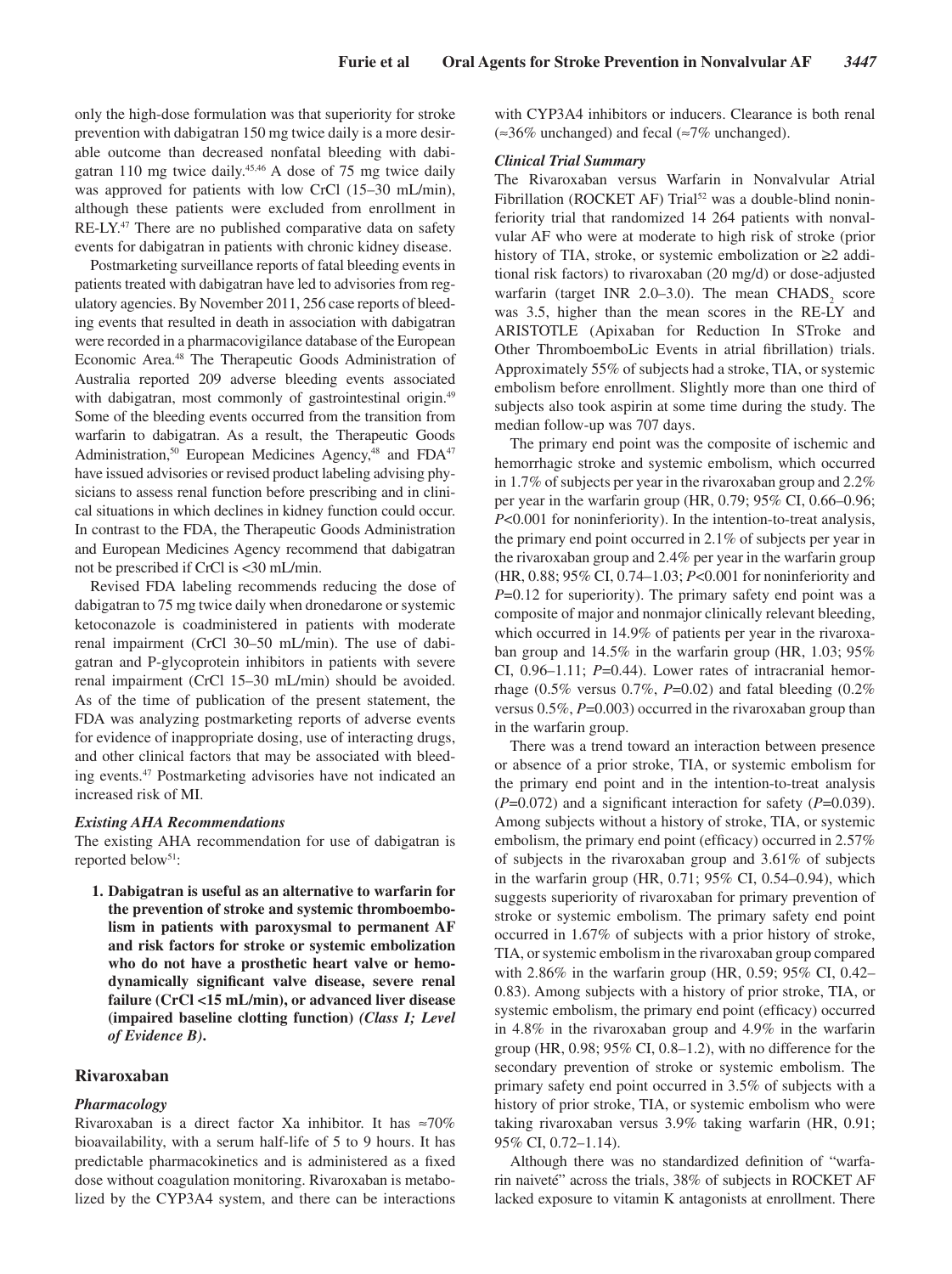was no interaction between prior history of vitamin K antagonist use and either efficacy or safety. Subjects näive to vitamin K antagonists had a lower rate of the primary end point while taking rivaroxaban (3.79%) than those taking warfarin (4.94%) in the intention-to-treat analysis (HR, 0.76; 95% CI, 0.59–0.98).

J-ROCKET AF (Japanese Rivaroxaban Once daily oral direct factor Xa inhibition Compared with vitamin K antagonism for prevention of stroke and Embolism Trial in Atrial Fibrillation) was a prospective, randomized, double-blind phase 3 study in which 1280 Japanese subjects with AF were enrolled from 165 centers across Japan.53 The primary objective of the study was to evaluate the safety of rivaroxaban 15 mg once daily (10 mg daily in patients with moderate renal impairment) versus dose-adjusted warfarin (target INR of 2.0–3.0 for patients <70 years of age and 1.6–2.6 for those patients ≥70 years of age). The study was designed to evaluate the noninferiority of rivaroxaban compared with warfarin for on-treatment bleeding.<sup>53</sup>

The primary safety end point in J-ROCKET was the time to first major or nonmajor clinically relevant bleeding event in both the rivaroxaban and warfarin arms. There were 11 versus 22 bleeding events in the rivaroxaban and warfarin arms, respectively (1.26 versus 2.61 events per 100 patients per year; HR, 0.48; 95% CI, 0.23-1.00).<sup>54</sup> Rivaroxaban was shown to be noninferior to warfarin for the primary efficacy end point (time to the first stroke or noncerebral systemic embolization).

The quality of warfarin anticoagulation management in the J-ROCKET trial is a concern. The TTR was lower than historical values in other warfarin trials.<sup>54</sup>

Several issues regarding interpretation of the results of the ROCKET-AF trial were raised during the FDA regulatory review.55 These included uncertainty about the constancy assumption (ie, in noninferiority trials, "the control treatment, as administered in the new trial, must have the same magnitude of benefit relative to placebo as it had in the reference trials used to estimate its effect").<sup>55</sup> The mean TTR for warfarin-arm subjects was only 55% (versus 62%–73% in other recent trials). The on-treatment analysis was truncated 2 days after discontinuation of the randomized treatment, with higher rates of stroke or systemic embolization with rivaroxaban observed 2 to 7 days after discontinuation of the study medication. This highlights the importance of ensuring adequate anticoagulation after temporary or permanent rivaroxaban discontinuation for a reason other than bleeding. Finally, once-daily dosing was not supported by pharmacokinetic or pharmacodynamic data. Despite these concerns, rivaroxaban received FDA regulatory approval.

The effect of rivaroxaban is reflected in the prothrombin time and endogenous thrombin potential. Prothrombin complex concentrate has been reported to reverse the effect of rivaroxaban<sup>37</sup>; however, no reversal strategies have been adequately evaluated for clinical efficacy.

# *Cost-Effectiveness Analyses, Postmarketing Surveillance, and Existing AHA Recommendations*

Cost-effectiveness analyses have not been published. Rivaroxaban was recently approved for stroke prevention in patients with AF in the United States. Postmarketing surveillance data are not yet available. There are no existing AHA recommendations with regard to the use of rivaroxaban.

# **Apixaban**

#### *Pharmacology*

Apixaban is a direct and competitive factor Xa inhibitor.<sup>56</sup> It has ≈50% bioavailability. Apixaban has a short half-life of 8 to 15 hours. It has predictable pharmacokinetics and is administered as a fixed dose without coagulation monitoring. Apixaban is metabolized by the CYP3A4 system, and there can be interactions with CYP3A4 inhibitors or inducers. Clearance is both renal (≈25% unchanged) and fecal (≈50% unchanged).

#### *Clinical Trial Summary*

The Apixaban Versus Acetylsalicylic Acid to Prevent Strokes in Atrial Fibrillation Patients Who Have Failed or Are Unsuitable for Vitamin K Antagonist Treatment (AVERROES) trial was a randomized, double-blind trial comparing the efficacy and safety of apixaban to aspirin in 5599 subjects with nonvalvular AF and ≥1 additional risk factor for stroke who were unsuitable for vitamin K antagonist therapy primarily on the basis of physician judgment or patient preference.<sup>56</sup> The dose of apixaban was 5 mg twice daily (94%) or 2.5 mg twice daily (6%), with the lower dose used for patients who met ≥2 of the following criteria: Age ≥80 years, weight ≤60 kg, or serum creatinine  $\geq$ 1.5 mg/dL. The dose of aspirin was 81 mg (64%), 162 mg (27%), 243 mg (2%), or 324 mg (7%) at the discretion of the investigator. Subjects were a mean of 70 years old and had a mean  $\text{CHADS}_2$  score of 2. Fourteen percent of patients had a prior stroke, and 9% reported concurrent aspirin use for more than half of the study duration. The study was terminated when an interim analysis found that apixaban was superior to aspirin for prevention of stroke or systemic embolism (1.6% per year versus 3.7% per year; HR, 0.45; 95% CI, 0.32–0.62; number needed to treat [NNT]=45; RRR=57%) with a similar rate of major bleeding (1.4% per year versus 1.2% per year; HR, 1.13; 95% CI, 0.74–1.75). Apixaban was superior to aspirin in preventing a disabling or fatal stroke (1% per year versus 2.3% per year; HR, 0.43; 95% CI 0.28–0.65; NNT=67; RRR=57%). The benefit of apixaban remained when aspirin doses were grouped  $\left($ <162 mg or  $\geq$ 162 mg). The net clinical benefit, a composite outcome of stroke, systemic embolism, MI, death of a vascular cause, or major bleeding, supported apixaban as being superior to aspirin (5.3% per year versus 7.2% per year; HR, 0.74; 95% CI, 0.6–0.9; NNT=48; RRR=26%).

AVERROES primarily enrolled subjects who had not had a prior stroke or TIA (86%). Apixaban was superior to aspirin for primary prevention of stroke or systemic embolism (1.5% per year versus 3% per year; NNT=62; RRR=50%) with a similar rate of major bleeding (1.1% per year versus 1% per year).<sup>56</sup> When analyzed by CHADS<sub>2</sub> score, apixaban was superior to aspirin in patients with a CHADS<sub>2</sub> score of  $2$ (2.1% per year versus 3.7% per year; NNT=56; RRR=43%) and a CHADS<sub>2</sub> score  $\geq$ 3 (1.9% per year versus 6.3% per year; NNT=21; RRR=70%),

For those without prior stroke or TIA with a CHADS<sub>2</sub> score of 0 or 1, apixaban was equally safe and effective as aspirin for preventing stroke or systemic embolism (0.9% per year versus 1.6% per year; NNT=143; RRR=44%). Despite a greater number of patients, the CIs were wider for this subgroup than for those with higher  $\mathrm{CHADS}_2$  scores, so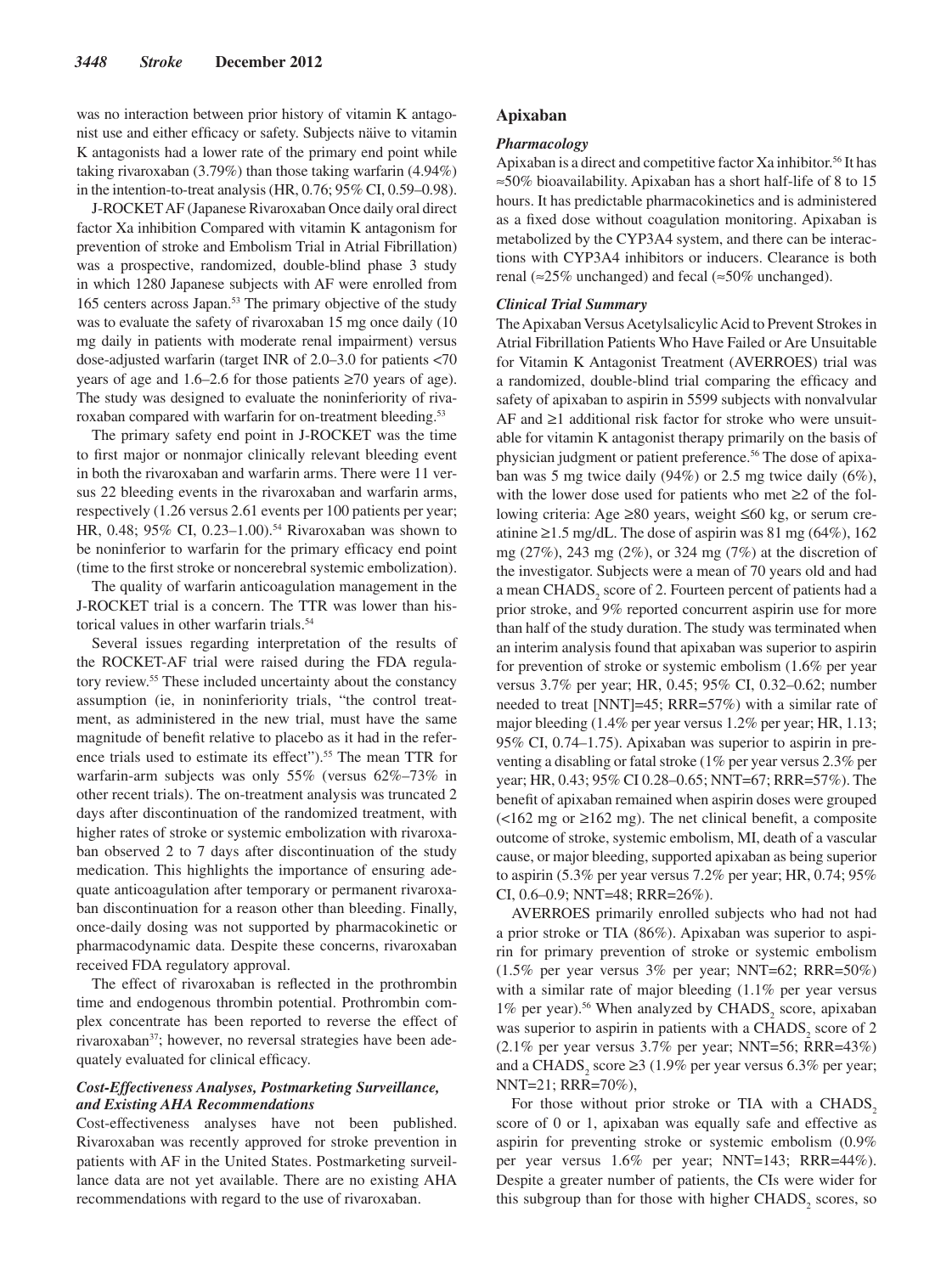further delineation of risk with the  $CHA<sub>2</sub>DS<sub>2</sub> VASC score may$ enable future investigations to identify a subset of patients who may benefit from apixaban.<sup>57</sup>

Study drug was initiated a minimum of 10 days after the stroke in the small subgroup with prior stroke or TIA (14%). Apixaban was superior to aspirin for secondary prevention of stroke or systemic embolism (2.5% per year versus 8.3% per year; NNT=16; RRR=70%), with a similar rate of major bleeding  $(3.5\%$  per year versus 2.7% per year).<sup>56</sup>

A vitamin K antagonist had been prescribed and discontinued in 40% of patients in the AVERROES study, with 14% discontinuing it within 30 days before screening. Apixaban was superior to aspirin for reduction in stroke or systemic embolism in patients who had previously taken a vitamin K antagonist (1.4% per year versus 4.2% per year; NNT=36; RRR=67%), as well as in patients who were näive to a vitamin K antagonist  $(1.8\%$  per year versus 3.3% per year; NNT=67; RRR=45%).<sup>56</sup>

The ARISTOTLE trial was a phase 3 randomized trial comparing apixaban to warfarin for the prevention of stroke (ischemic or hemorrhagic) or systemic embolization among patients with AF or atrial flutter and at least 1 additional risk factor for stroke.58 To be eligible, AF had to be present at the time of enrollment or documented by ECG at 2 separate times at least 2 weeks apart within the prior 12 months. At least 1 of the following stroke risk factors was also required: Age ≥75 years; prior stroke, TIA, or systemic embolism; symptomatic heart failure within 3 months or left ventricular ejection fraction ≤40%; diabetes mellitus; or hypertension that required pharmacological treatment.

Study interventions were administered in a double-blind, double-dummy fashion. Subjects in the apixaban arm received 5 mg twice daily unless they met  $\geq 2$  of the following criteria for a lower 2.5-mg twice-daily dose: Age ≥80 years, body weight ≤60 kg, or serum creatinine mt1.5 mg/dL (133 μmol/L). Subjects in the warfarin arm received 2-mg tablets initially, and dosing was adjusted to achieve a target INR of 2.0 to 3.0 in a blinded and algorithmic manner; therapeutic INRs were achieved a mean 62% of the time. Additionally, subjects in both arms were permitted to receive up to 162 mg of aspirin daily if clinically indicated.

Among 18 201 randomized patients followed up for a median of 1.8 years, 1.27% of apixaban-treated subjects experienced the primary outcome of stroke or systemic embolization compared with 1.60% of warfarin-treated subjects (HR, 0.79; 95% CI, 0.66–0.95). In prespecified hierarchical testing, both noninferiority (*P*<0.001) and superiority (*P*=0.01) of apixaban were demonstrated. A greater proportion of the benefit appeared to be related to the reduction in hemorrhagic stroke (49% reduction) compared with ischemic or uncertain types of stroke (8% reduction). Additional secondary end points of death (3.52% versus 3.94%; HR, 0.89; 95% CI, 0.80– 0.99; *P*=0.047) and major bleeding (2.13% versus 3.09%; HR, 0.69; 95% CI, 0.60–0.80; *P*<0.001) favored apixaban.

Consistent treatment effects were seen across prespecified subgroups, including those based on concurrent aspirin use at randomization, warfarin use before study enrollment, type of AF (paroxysmal versus permanent), and prior stroke or TIA status. Subgroup analyses did suggest greater reduction in bleeding with apixaban among those without diabetes mellitus (*P*=0.003 for interaction) and among those with moderate or severe renal impairment (*P*=0.03 for interaction).

#### *Cost-Effectiveness Analyses, Postmarketing Surveillance, and Existing AHA Recommendations*

Cost-effectiveness analyses have not been published. Apixaban is not currently approved for stroke prevention in patients with AF in the United States; therefore, there are no postmarketing surveillance data. When apixaban is approved, there may be additional data made available that would affect the recommendations. No AHA recommendations regarding apixaban currently exist.

#### **New Recommendations**

It is important to acknowledge several unresolved issues related to the clinical use of dabigatran, rivaroxaban, and apixaban. There are no published data directly comparing dabigatran, rivaroxaban, and apixaban to one another, only comparisons to warfarin. The duration of follow-up in the clinical trials was limited. Factors relevant to long-term, real-world adherence are not known, especially if these new drugs are used outside of a care structure designed to assess adherence, such as an anticoagulation clinic. Because of their short half-lives, patients who are noncompliant and miss medication doses might be at risk for thromboembolism. Treatment decisions should account for differences in costs to patients, which could also affect compliance. Drug activity of the newer agents presently cannot be assessed in routine clinical practice, which poses a potential risk of undertreating or overtreating individuals. The transition from warfarin must be managed carefully and may constitute a period of increased risk. It is not known whether patients receiving these agents but otherwise eligible for thrombolysis can be treated safely with a thrombolytic agent (ie, intravenous recombinant tissue-type plasminogen activator) for an acute ischemic stroke. There are no antidotes to emergently reverse dabigatran, apixaban, or rivaroxaban in the setting of hemorrhage. Apixaban is not currently approved for stroke prevention in patients with AF in the United States (Table 2). Data reflecting clinical effectiveness (ie, the balance of benefits and risks of the newer agents as used in real-world settings) are only beginning to emerge for dabigatran and are unavailable for apixaban and rivaroxaban.

- **1. Warfarin** *(Class I; Level of Evidence A)***, dabigatran**  *(Class I; Level of Evidence B)***, apixaban** *(Class I; Level of Evidence B)***, and rivaroxaban** *(Class IIa; Level of Evidence B)* **are all indicated for the prevention of first and recurrent stroke in patients with nonvalvular AF. The selection of an antithrombotic agent should be individualized on the basis of risk factors, cost, tolerability, patient preference, potential for drug interactions, and other clinical characteristics, including time in INR therapeutic range if the patient has been taking warfarin.**
- **2. Dabigatran 150 mg twice daily is an efficacious alternative to warfarin for the prevention of first and recurrent stroke in patients with nonvalvular AF and at least 1 additional risk factor who have CrCl >30 mL/min** *(Class I; Level of Evidence B)***.**
- **3. On the basis of pharmacokinetic data, the use of dabigatran 75 mg twice daily in patients with AF**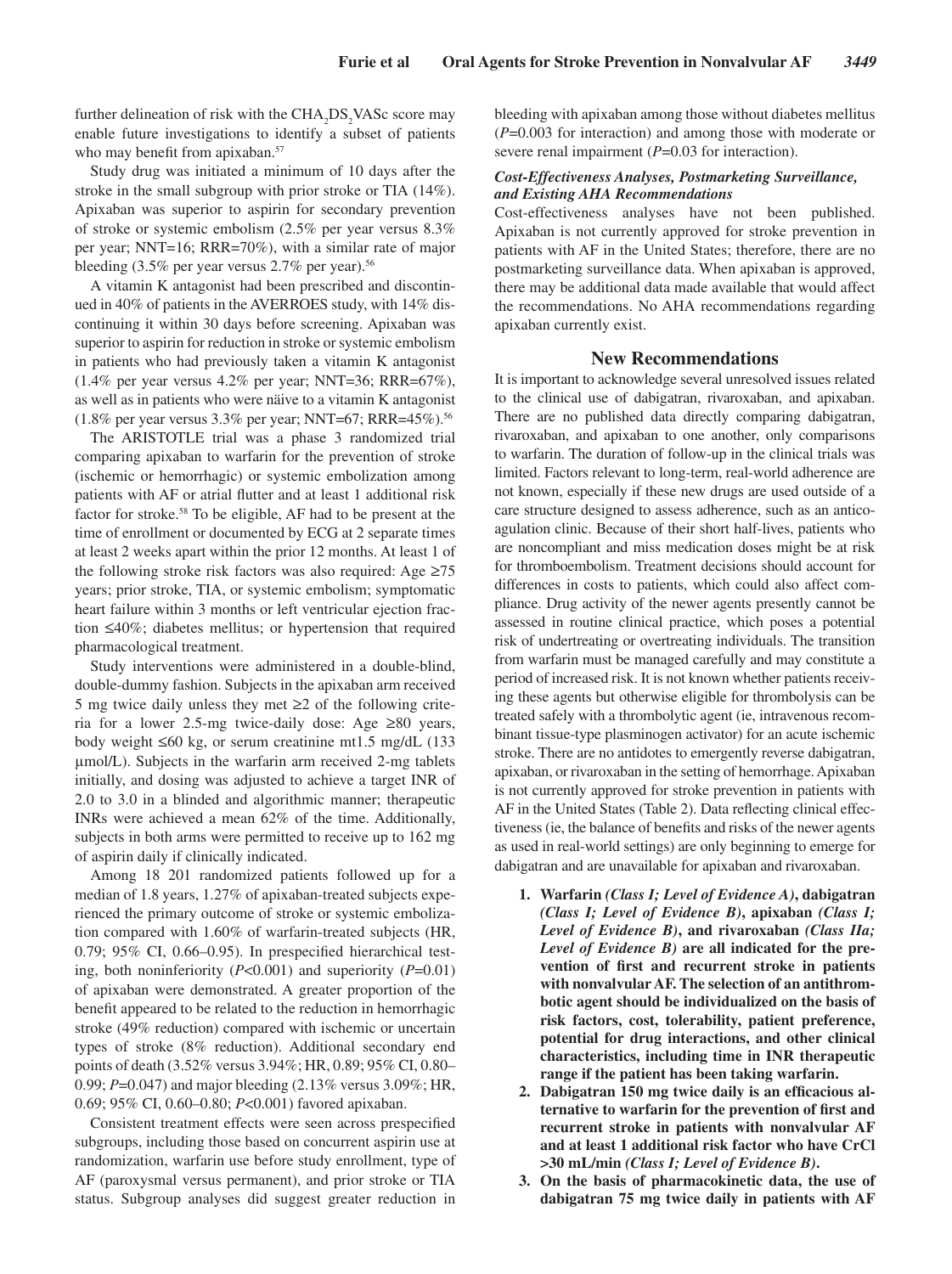|                                 | $RE-LY^{26}$             | ROCKET-AF <sup>52</sup>    | ARISTOTLE <sup>58</sup>      | AVERROES <sup>56</sup>     |
|---------------------------------|--------------------------|----------------------------|------------------------------|----------------------------|
| Agent                           | Dabigatran 150 mg BID    | Rivaroxaban 20 mg QD       | Apixaban 5 mg or 2.5 mg BID* | Apixaban 5 mg BID*         |
| Comparator                      | Warfarin                 | Warfarin                   | Warfarin                     | Aspirin 81-325 mg QD       |
| Blinding                        | Open label               | Double blind, double dummy | Double blind, double dummy   | Double blind, double dummy |
| Sample size                     | 18 113                   | 14 264                     | 18 201                       | 5599                       |
| Mean age, y                     | 72                       | 73                         | 70                           | 70                         |
| Female, %                       | 36                       | 40                         | 35                           | 41                         |
| <b>CHADS</b> score              | 2.1                      | 3.5                        | 2.1                          | 2.0                        |
| $0 - 1, %$                      | 32                       | $\mathbf{0}$               | 34                           | 37                         |
| $2, \%$<br>35                   |                          | 13                         | 36                           | 35                         |
| $3-6, %$                        | 33                       | 87                         | 30                           | 28                         |
| Previous stroke, %              | 20                       | 34                         | 19                           | 14                         |
| Event rate vs comparator, %+    | 1.1 vs 1.7 ( $P<0.001$ ) | 2.1 vs 2.4 $(P=0.12\pm)$   | 1.3 vs 1.6 ( $P<0.001$ )     | 1.6 vs 3.7 ( $P<0.001$ )   |
| HR vs comparator <sup>+</sup>   | $0.66(0.53 - 0.82)$      | $0.88(0.74 - 1.03)$        | $0.79(0.66 - 0.95)$          | $0.45(0.32 - 0.62)$        |
| No. needed to treat             | 167                      | Noninferior                | 303                          | 48                         |
| Major bleeding vs comparator, % | 3.1 vs 3.4               | 3.6 vs 3.4                 | 2.1 vs 3.1                   | 1.4 vs 1.2                 |
| ICH vs comparator, %            | $0.3$ vs $0.7$           | $0.5$ vs $0.7$             | $0.2$ vs $0.5$               | $0.4$ vs $0.4$             |

RE-LY indicates Randomized Evaluation of Long-Term Anticoagulation Therapy; ROCKET-AF, Rivaroxaban Once Daily Oral Direct Factor Xa Inhibition Compared With Vitamin K Antagonism for Prevention of Stroke and Embolism Trial in Atrial Fibrillation; ARISTOTLE, Apixaban for Reduction In STroke and Other ThromboemboLic Events in atrial fibrillation; AVERROES, Apixaban Versus Acetylsalicylic Acid to Prevent Strokes in Atrial Fibrillation Patients Who Have Failed or Are Unsuitable for Vitamin K Antagonist Treatment; BID, twice per day; QD, every day; CHADS, Congestive heart failure, Hypertension, Age, Diabetes, prior Stroke or TIA; HR, hazard ratio; and ICH, intracerebral hemorrhage.

\*Reduced dose used in select patients; refer to text.

†Stroke or systemic embolism.

‡P=NS for superiority in intention-to-treat analysis.

**and at least 1 additional risk factor who have a low CrCl (15–30 mL/min) may be considered, but its safety and efficacy have not been established** *(Class IIb; Level of Evidence C)***.**

- **4. Because there are no data to support the use of dabigatran in patients with more severe renal failure, dabigatran is not recommended in patients with a CrCl <15 mL/min** *(Class III; Level of Evidence C)***.**
- **5. Apixaban 5 mg twice daily is an efficacious alternative to aspirin in patients with nonvalvular AF deemed unsuitable for vitamin K antagonist therapy who have at least 1 additional risk factor and no more than 1 of the following characteristics: Age**  ≥**80 years, weight** ≤**60 kg, or serum creatinine** ≥**1.5 mg/dL** *(Class I; Level of Evidence B)***.**
- **6. Although its safety and efficacy have not been established, apixaban 2.5 mg twice daily may be considered as an alternative to aspirin in patients with nonvalvular AF deemed unsuitable for vitamin K antagonist therapy who have at least 1 additional risk factor and** ≥**2 of the following criteria: Age** ≥**80 years, weight** ≤**60 kg, or serum creatinine** ≥**1.5 mg/ dL** *(Class IIb; Level of Evidence C)***.**
- **7. Apixaban 5 mg twice daily is a relatively safe and efficacious alternative to warfarin in patients with nonvalvular AF deemed appropriate for vitamin K antagonist therapy who have at least 1 additional risk factor and no more than 1 of the following characteristics: Age** ≥**80 years, weight** ≤**60 kg, or serum creatinine** ≥**1.5 mg/dL,** *(Class I; Level of Evidence B)***.**
- **8. Although its safety and efficacy have not been established, apixaban 2.5 mg twice daily may be considered as an alternative to warfarin in patients with nonvalvular AF deemed appropriate for vitamin K antagonist therapy who have at least 1 additional risk factor and** ≥**2 of the following criteria: Age** ≥**80 years, weight** ≤**60 kg, or serum creatinine** ≥**1.5 mg/dL** *(Class IIb; Level of Evidence C)***.**
- **9. Apixaban should not be used if the CrCl is <25 mL/ min** *(Class III; Level of Evidence C)***.**
- **10. In patients with nonvalvular AF who are at moderate to high risk of stroke (prior history of TIA, stroke, or systemic embolization or** ≥**2 additional risk factors), rivaroxaban 20 mg/d is reasonable as an alternative to warfarin** *(Class IIa; Level of Evidence B)***.**
- **11. In patients with renal impairment and nonvalvular AF who are at moderate to high risk of stroke (prior history of TIA, stroke, or systemic embolization or** ≥**2 additional risk factors), with a CrCl of 15 to 50 mL/min, 15 mg of rivaroxaban daily may be considered; however, its safety and efficacy have not been established** *(Class IIb; Level of Evidence C)***.**
- **12. Rivaroxaban should not be used if the CrCl is <15 mL/min** *(Class III; Level of Evidence C)***.**
- **13. The safety and efficacy of combining dabigatran, rivaroxaban, or apixaban with an antiplatelet agent have not been established** *(Class IIb; Level of Evidence C)***.**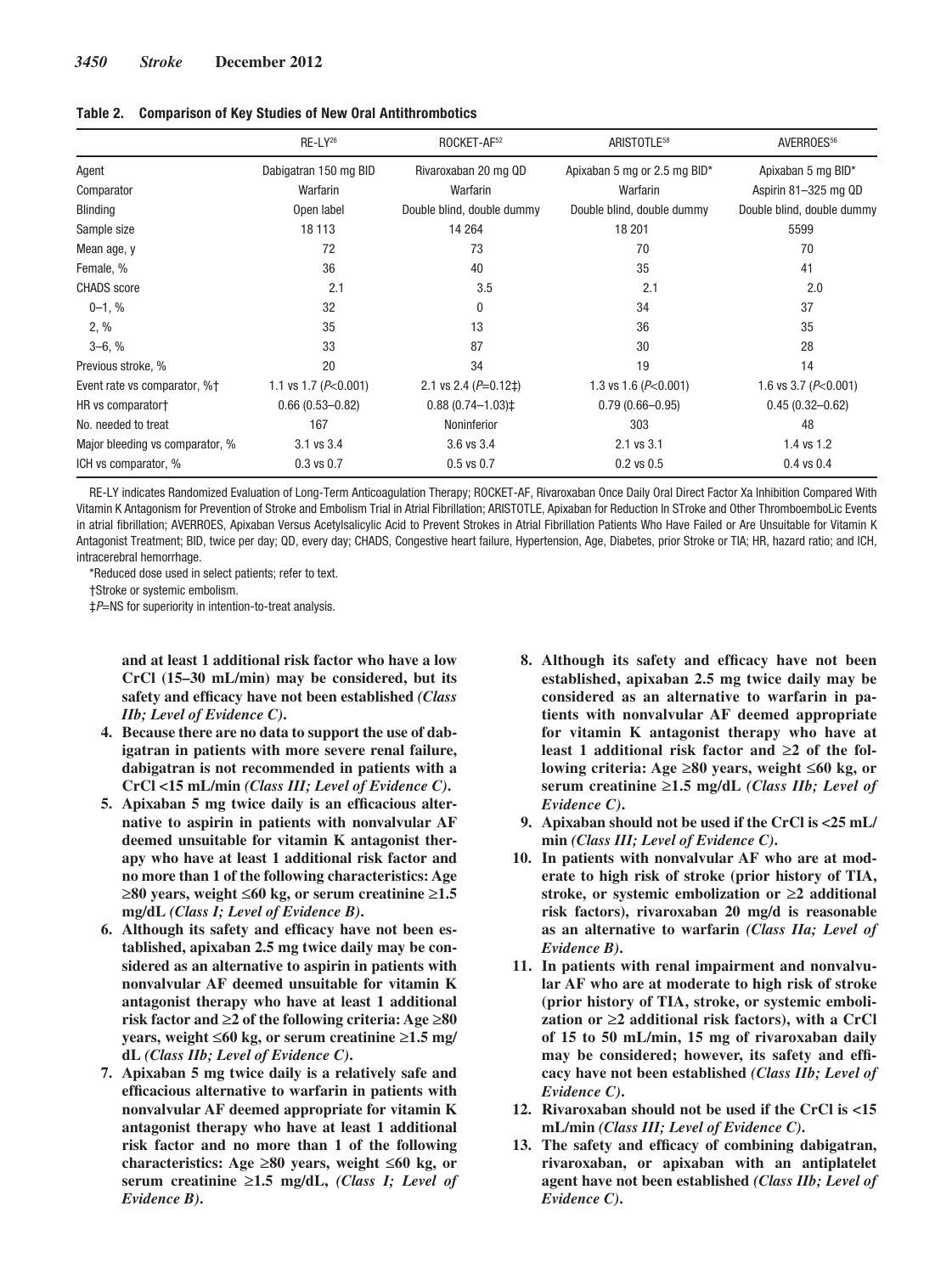# **Disclosures**

### **Writing Group Disclosures**

| <b>Writing Group</b><br>Member | Employment                                     | Research<br>Grant   | Other Research<br>Support | Speakers'<br>Bureau/Honoraria | Expert<br>Witness | Ownership<br>Interest | Consultant/Advisory<br>Board                                                | <b>Other</b> |
|--------------------------------|------------------------------------------------|---------------------|---------------------------|-------------------------------|-------------------|-----------------------|-----------------------------------------------------------------------------|--------------|
| Karen L. Furie                 | <b>Massachusetts General</b><br>Hospital       | None                | None                      | None                          | None              | None                  | None                                                                        | None         |
| Larry B.<br>Goldstein          | <b>Duke University</b>                         | <b>AGA Medicalt</b> | None                      | Pfizer*                       | None              | None                  | Abbott*: Bristol-Myers<br>Squibb*; Merck*                                   | None         |
| Gregory W.<br>Albers           | <b>Stanford University</b>                     | None                | None                      | None                          | None              | None                  | AstraZeneca*:<br>Daiichi-Sankyo*:<br>Johnson & Johnson*:<br>Sanofi-Aventis* | None         |
| Pooja Khatri                   | University of Cincinnati                       | NIH <sub>t</sub>    | None                      | None                          | None              | None                  | None                                                                        | None         |
| <b>Ron Nevens</b>              | <b>Medical University of</b><br>South Carolina | None                | None                      | None                          | None              | None                  | None                                                                        | None         |
| Mintu P.<br>Turakhia           | Palo Alto VA Health<br><b>Care System</b>      | AHAT: VAT           | None                      | None                          | None              | None                  | None                                                                        | None         |
| Tanya N.<br>Turan              | <b>Medical University of</b><br>South Carolina | None                | None                      | None                          | None              | None                  | None                                                                        | None         |
| Kathryn A.<br>Wood             | Duke University                                | None                | None                      | None                          | None              | None                  | None                                                                        | None         |

This table represents the relationships of writing group members that may be perceived as actual or reasonably perceived conflicts of interest as reported on the Disclosure Questionnaire, which all members of the writing group are required to complete and submit. A relationship is considered to be "significant" if (1) the person receives \$10 000 or more during any 12-month period, or 5% or more of the person's gross income; or (2) the person owns 5% or more of the voting stock or share of the entity, or owns \$10 000 or more of the fair market value of the entity. A relationship is considered to be "modest" if it is less than "significant" under the preceding definition.

\*Modest. †Significant.

#### **Reviewer Disclosures**

| Reviewer                | Employment                                      | <b>Research Grant</b>                                                                                                                                                                                                                          | Other<br>Research<br>Support | Speakers'<br>Bureau/Honoraria                                                                                                                                                                                                                       | Expert<br>Witness | Ownership<br>Interest | Consultant/Advisory Board                                                                                                                                                                                                                     | Other |
|-------------------------|-------------------------------------------------|------------------------------------------------------------------------------------------------------------------------------------------------------------------------------------------------------------------------------------------------|------------------------------|-----------------------------------------------------------------------------------------------------------------------------------------------------------------------------------------------------------------------------------------------------|-------------------|-----------------------|-----------------------------------------------------------------------------------------------------------------------------------------------------------------------------------------------------------------------------------------------|-------|
| N. A. Mark<br>Estes     | New England<br><b>Medical Center</b>            | None                                                                                                                                                                                                                                           | None                         | None                                                                                                                                                                                                                                                | None              | None                  | None                                                                                                                                                                                                                                          | None  |
| Michael<br>Ezekowitz    | Thomas Jefferson<br><b>Medical School</b>       | Boehringer Ingelheim†; ARYX<br>Therapeutics†; Pfizer†;<br>Sanofi†; Bristol Meyers<br>Squibb†; Portola†; Astra<br>Zeneca & Eisai*; Daiichi-<br>Sankyot; Medtronict; Merck<br>and Johnson & Johnsont:<br>Gilead†; Janssen Scientific<br>Affairst | None                         | Boehringer Ingelheim†;<br>ARYX Therapeutics+:<br>Pfizer†; Sanofi†; Bristol<br>Myers Squibb†;<br>Portola†; Astra Zeneca<br>& Eisai*; Daiichi-<br>Sankyot; Medtronict;<br>Merck and Johnson &<br>Johnsont; Gileadt;<br>Janssen Scientific<br>Affairst | None              | None                  | Boehringer Ingelheim†; ARYX<br>Therapeutics†; Pfizer†;<br>Sanofi†; Bristol Myers<br>Squibb†; Portola†; Astra<br>Zeneca & Eisai*; Daiichi-<br>Sankyot: Medtronict: Merck<br>and Johnson & Johnson+:<br>Gilead†; Janssen Scientific<br>Affairst | None  |
| Jonathan L.<br>Halperin | <b>Mount Sinai</b><br><b>Medical Center</b>     | None                                                                                                                                                                                                                                           | None                         | None                                                                                                                                                                                                                                                | None              | None                  | Bayer HealthCaret:<br>Biotronik†; Boehringer<br>Ingelheim+; Johnson &<br>Johnson/Ortho-McNeill/<br>Janssen†; Sanofi-Aventis*;<br>Daiichi-Sankyo*                                                                                              | None  |
| Lynda<br>Rosenfeld      | <b>Yale University</b>                          | None                                                                                                                                                                                                                                           | None                         | None                                                                                                                                                                                                                                                | None              | None                  | None                                                                                                                                                                                                                                          | None  |
| Lee Schwamm             | <b>Massachusetts</b><br><b>General Hospital</b> | None                                                                                                                                                                                                                                           | None                         | None                                                                                                                                                                                                                                                | None              | None                  | Medtronic advisor on design<br>of studies to evaluate risk<br>of stroke during ablation for<br>atrial fibrillation*                                                                                                                           | None  |
| Samuel L.<br>Wann       | <b>Wisconsin Heart</b><br>Hospital              | None                                                                                                                                                                                                                                           | None                         | None                                                                                                                                                                                                                                                | None              | None                  | None                                                                                                                                                                                                                                          | None  |

This table represents the relationships of reviewers that may be perceived as actual or reasonably perceived conflicts of interest as reported on the Disclosure Questionnaire, which all reviewers are required to complete and submit. A relationship is considered to be "significant" if (1) the person receives \$10 000 or more during any 12-month period, or 5% or more of the person's gross income; or (2) the person owns 5% or more of the voting stock or share of the entity, or owns \$10 000 or more of the fair market value of the entity. A relationship is considered to be "modest" if it is less than "significant" under the preceding definition.

\*Modest.

†Significant.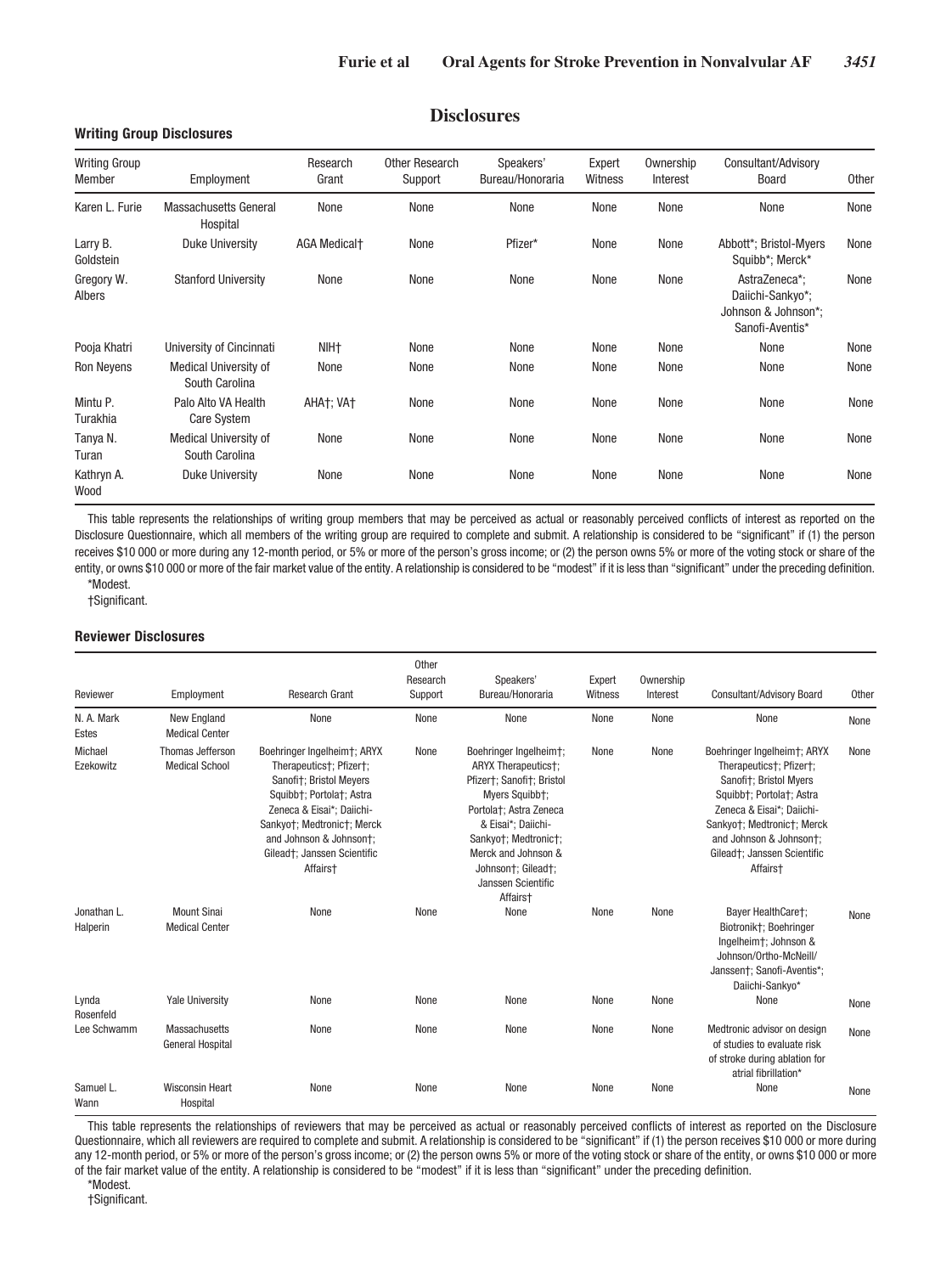# **References**

- 1. Risk factors for stroke and efficacy of antithrombotic therapy in atrial fibrillation: analysis of pooled data from five randomized controlled trials [published correction appears in *Arch Intern Med*. 1994;154:2254]. *Arch Intern Med*. 1994;154:1449–1457.
- 2. Stroke Risk in Atrial Fibrillation Working Group. Independent predictors of stroke in patients with atrial fibrillation: a systematic review. *Neurology*. 2007;69:546–554.
- 3. Loewen P, Dahri K. Risk of bleeding with oral anticoagulants: an updated systematic review and performance analysis of clinical prediction rules. *Ann Hematol*. 2011;90:1191–1200.
- 4. Goldstein LB, Bushnell CD, Adams RJ, Appel LJ, Braun LT, Chaturvedi S, Creager MA, Culebras A, Eckel RH, Hart RG, Hinchey JA, Howard VJ, Jauch EC, Levine SR, Meschia JF, Moore WS, Nixon JV, Pearson TA. Guidelines for the primary prevention of stroke: a guideline for healthcare professionals from the American Heart Association/ American Stroke Association [published correction appears in *Stroke*. 2011;42:e26]. *Stroke*. 2011;42:517–584.
- 5. Furie KL, Kasner SE, Adams RJ, Albers GW, Bush RL, Fagan SC, Halperin JL, Johnston SC, Katzan I, Kernan WN, Mitchell PH, Ovbiagele B, Palesch YY, Sacco RL, Schwamm LH, Wassertheil-Smoller S, Turan TN, Wentworth D. Guidelines for the prevention of stroke in patients with stroke or transient ischemic attack: a guideline for healthcare professionals from the American Heart Association/American Stroke Association. *Stroke*. 2011;42:227–276.
- 6. Gage BF, van Walraven C, Pearce L, Hart RG, Koudstaal PJ, Boode BS, Petersen P. Selecting patients with atrial fibrillation for anticoagulation: stroke risk stratification in patients taking aspirin. *Circulation*. 2004;110:2287–2292.
- 7. Gage BF, Waterman AD, Shannon W, Boechler M, Rich MW, Radford MJ. Validation of clinical classification schemes for predicting stroke: results from the National Registry of Atrial Fibrillation. *JAMA*. 2001;285:2864–2870.
- 8. Hart RG, Halperin JL, Pearce LA, Anderson DC, Kronmal RA, McBride R, Nasco E, Sherman DG, Talbert RL, Marler JR; Stroke Prevention in Atrial Fibrillation Investigators. Lessons from the Stroke Prevention in Atrial Fibrillation trials. *Ann Intern Med*. 2003;138:831–838.
- 9. Stroke Risk in Atrial Fibrillation Working Group. Comparison of 12 risk stratification schemes to predict stroke in patients with nonvalvular atrial fibrillation. *Stroke*. 2008;39:1901–1910.
- 10. Go AS, Hylek EM, Chang Y, Phillips KA, Henault LE, Capra AM, Jensvold NG, Selby JV, Singer DE. Anticoagulation therapy for stroke prevention in atrial fibrillation: how well do randomized trials translate into clinical practice? *JAMA*. 2003;290:2685–2692.
- 11. Lip GY, Nieuwlaat R, Pisters R, Lane DA, Crijns HJ. Refining clinical risk stratification for predicting stroke and thromboembolism in atrial fibrillation using a novel risk factor-based approach: the Euro Heart Survey on atrial fibrillation. *Chest*. 2010;137:263–272.
- 12. Lip GY, Frison L, Halperin JL, Lane DA. Comparative validation of a novel risk score for predicting bleeding risk in anticoagulated patients with atrial fibrillation: the HAS-BLED (Hypertension, Abnormal Renal/ Liver Function, Stroke, Bleeding History or Predisposition, Labile INR, Elderly, Drugs/Alcohol Concomitantly) score. *J Am Coll Cardiol*. 2011;57:173–180.
- 13. Rúiz-Giménez N, Suárez C, González R, Nieto JA, Todolí JA, Samperiz AL, Monreal M; RIETE Investigators. Predictive variables for major bleeding events in patients presenting with documented acute venous thromboembolism: findings from the RIETE Registry. *Thromb Haemost*. 2008;100:26–31.
- 14. Fang MC, Go AS, Chang Y, Borowsky LH, Pomernacki NK, Udaltsova N, Singer DE. A new risk scheme to predict warfarin-associated hemorrhage: the ATRIA (Anticoagulation and Risk Factors in Atrial Fibrillation) Study. *J Am Coll Cardiol*. 2011;58:395–401.
- 15. Hylek EM, Skates SJ, Sheehan MA, Singer DE. An analysis of the lowest effective intensity of prophylactic anticoagulation for patients with nonrheumatic atrial fibrillation. *N Engl J Med*. 1996;335:540–546.
- 16. EAFT (European Atrial Fibrillation Trial) Study Group. Secondary prevention in non-rheumatic atrial fibrillation after transient ischaemic attack or minor stroke. *Lancet*. 1993;342:1255–1262.
- 17. Stroke Prevention in Atrial Fibrillation Investigators. Adjusted-dose warfarin versus low-intensity, fixed-dose warfarin plus aspirin for high-risk patients with atrial fibrillation: Stroke Prevention in Atrial Fibrillation III randomised clinical trial. *Lancet*. 1996;348:633–638.
- 18. Akins PT, Feldman HA, Zoble RG, Newman D, Spitzer SG, Diener HC, Albers GW. Secondary stroke prevention with ximelagatran versus

warfarin in patients with atrial fibrillation: pooled analysis of SPORTIF III and V clinical trials. *Stroke*. 2007;38:874–880.

- 19. Connolly SJ, Pogue J, Eikelboom J, Flaker G, Commerford P, Franzosi MG, Healey JS, Yusuf S; ACTIVE W Investigators. Benefit of oral anticoagulant over antiplatelet therapy in atrial fibrillation depends on the quality of international normalized ratio control achieved by centers and countries as measured by time in therapeutic range. *Circulation*. 2008;118:2029–2037.
- 20. Singer DE, Albers GW, Dalen JE, Fang MC, Go AS, Halperin JL, Lip GY, Manning WJ; American College of Chest Physicians. Antithrombotic therapy in atrial fibrillation: American College of Chest Physicians Evidence-Based Clinical Practice Guidelines (8th Edition). *Chest*. 2008;133:546S--592S.
- 21. Olesen JB, Lip GY, Lindhardsen J, Lane DA, Ahlehoff O, Hansen ML, Raunsswslo J, Tolstrup JS, Hansen PR, Gislason GH, Torp-Pedersen C. Risks of thromboembolism and bleeding with thromboprophylaxis in patients with atrial fibrillation: a net clinical benefit analysis using a "real world" nationwide cohort study. *Thromb Haemost*. 2011;106:739–749.
- 22. Dale J, Myhre E, Storstein O, Stormorken H, Efskind L. Prevention of arterial thromboembolism with acetylsalicylic acid: a controlled clinical study in patients with aortic ball valves. *Am Heart J*. 1977;94:101–111.
- 23. Connolly S, Pogue J, Hart R, Pfeffer M, Hohnloser S, Chrolavicius S, Yusuf S; on behalf of the ACTIVE Investigators. Clopidogrel plus aspirin versus oral anticoagulation for atrial fibrillation in the Atrial fibrillation Clopidogrel Trial with Irbesartan for prevention of Vascular Events (ACTIVE W): a randomised controlled trial. *Lancet*. 2006;367: 1903–1912.
- 24. Connolly SJ, Pogue J, Hart RG, Hohnloser SH, Pfeffer M, Chrolavicius S, Yusuf S; ACTIVE Investigators. Effect of clopidogrel added to aspirin in patients with atrial fibrillation. *N Engl J Med*. 2009;360:2066–2078.
- 25. Stangier J. Clinical pharmacokinetics and pharmacodynamics of the oral direct thrombin inhibitor dabigatran etexilate. *Clin Pharmacokinet*. 2008;47:285–295.
- 26. Connolly SJ, Ezekowitz MD, Yusuf S, Eikelboom J, Oldgren J, Parekh A, Pogue J, Reilly PA, Themeles E, Varrone J, Wang S, Alings M, Xavier D, Zhu J, Diaz R, Lewis BS, Darius H, Diener H-C, Joyner CD, Wallentin L; RE-LY Steering Committee and Investigators. Dabigatran versus warfarin in patients with atrial fibrillation [published correction appears in *N Engl J Med*. 2010;363:1877]. *N Engl J Med*. 2009;361:1139–1151.
- 27. Connolly SJ, Ezekowitz MD, Yusuf S, Reilly PA, Wallentin L; Randomized Evaluation of Long-Term Anticoagulation Therapy Investigators. Newly identified events in the RE-LY trial. *N Engl J Med*. 2010;363: 1875–1876.
- 28. Eikelboom JW, Wallentin L, Connolly SJ, Ezekowitz M, Healey JS, Oldgren J, Yang S, Alings M, Kaatz S, Hohnloser SH, Diener H-C, Franzosi MG, Huber K, Reilly P, Varrone J, Yusuf S. Risk of bleeding with 2 doses of dabigatran compared with warfarin in older and younger patients with atrial fibrillation: an analysis of the Randomized Evaluation of Long-Term Anticoagulant Therapy (RE-LY) trial. *Circulation*. 2011;123:2363–2372.
- 29. Hohnloser SH, Oldgren J, Yang S, Wallentin L, Ezekowitz M, Reilly P, Eikelboom J, Brueckmann M, Yusuf S, Connolly SJ. Myocardial ischemic events in patients with atrial fibrillation treated with dabigatran or warfarin in the RE-LY (Randomized Evaluation of Long-Term Anticoagulation Therapy) trial. *Circulation*. 2012;125:669–676.
- 30. Uchino K, Hernandez AV. Dabigatran association with higher risk of acute coronary events: meta-analysis of noninferiority randomized controlled trials. *Arch Intern Med*. 2012;172:397–402.
- 31. Oldgren J, Alings M, Darius H, Diener H-C, Eikelboom J, Ezekowitz MD, Kamensky G, Reilly PA, Yang S, Yusuf S, Wallentin L, Connolly SJ; RE-LY Investigators. Risks for stroke, bleeding, and death in patients with atrial fibrillation receiving dabigatran or warfarin in relation to the CHADS2 score: a subgroup analysis of the RE-LY trial. *Ann Intern Med*. 2011;155:660–667.
- 32. Diener HC, Connolly SJ, Ezekowitz MD, Wallentin L, Reilly PA, Yang S, Xavier D, Di Pasquale G, Yusuf S; RE-LY Study Group. Dabigatran compared with warfarin in patients with atrial fibrillation and previous transient ischaemic attack or stroke: a subgroup analysis of the RE-LY trial [published correction appears in *Lancet Neurol*. 2011;10:27]. *Lancet Neurol*. 2010;9:1157–1163.
- 33. Hylek EM, Go AS, Chang Y, Jensvold NG, Henault LE, Selby JV, Singer DE. Effect of intensity of oral anticoagulation on stroke severity and mortality in atrial fibrillation. *N Engl J Med*. 2003;349:1019–1026.
- 34. Jones M, McEwan P, Morgan CL, Peters JR, Goodfellow J, Currie CJ. Evaluation of the pattern of treatment, level of anticoagulation control,